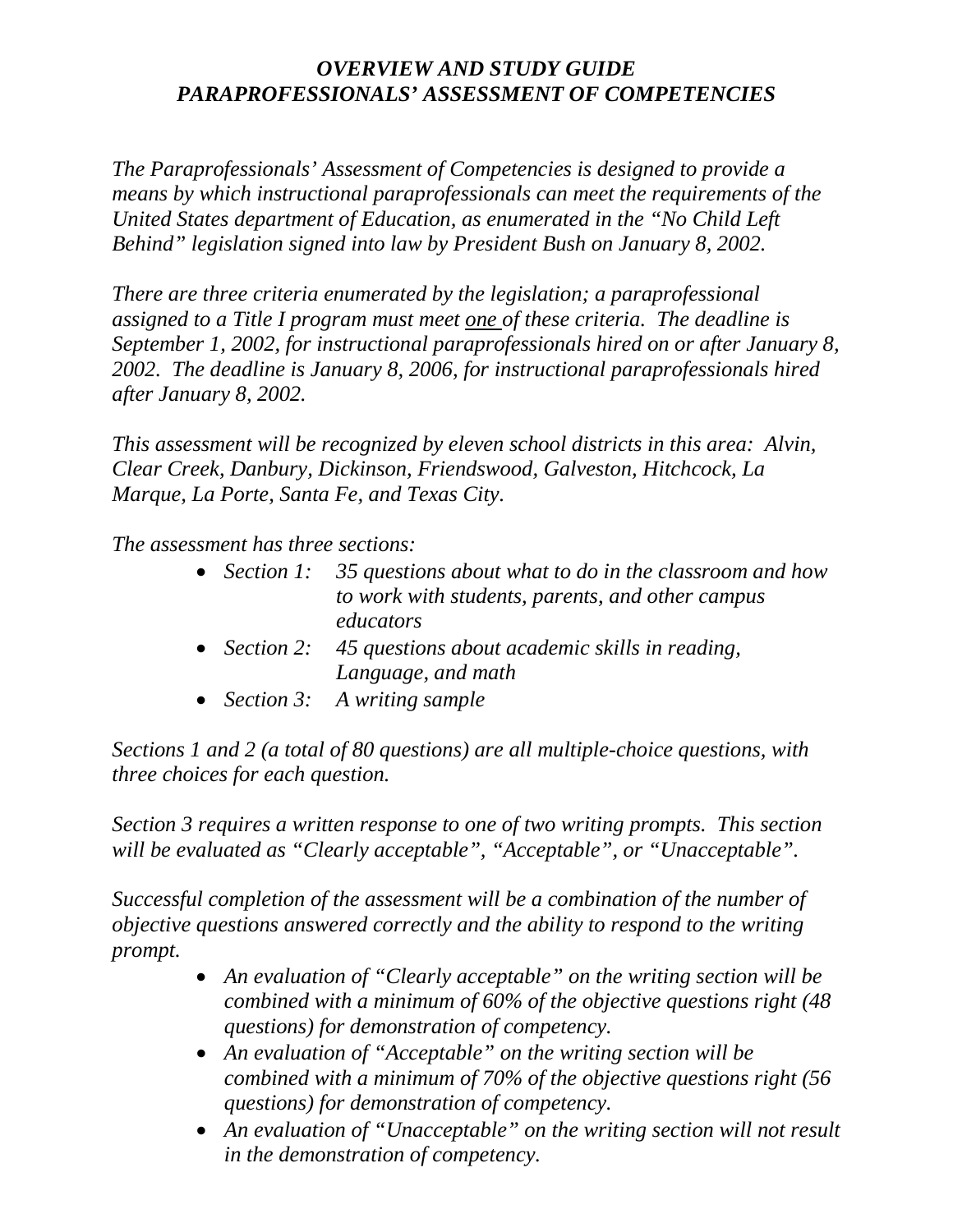*Once a successful score is reached (i.e., "Acceptable" or "Clearly acceptable" on the writing sample or 60% or 70% on the objective questions), that score will always stand for that section of the assessment. If there is an unsuccessful score on either part, only that part will need to be retaken.*

*There will be three opportunities to gain a score demonstrating competency.*

*Attached to this overview is a brief review of the types of questions that will appear on the assessment. At the end of the review (which contains sample questions that are very similar to those in the assessment), there is an answer key. You are encouraged to review your responses.*

*If you have any questions, please do not hesitate to contact the Human Resources office or the Department of Curriculum and Instruction in your district.*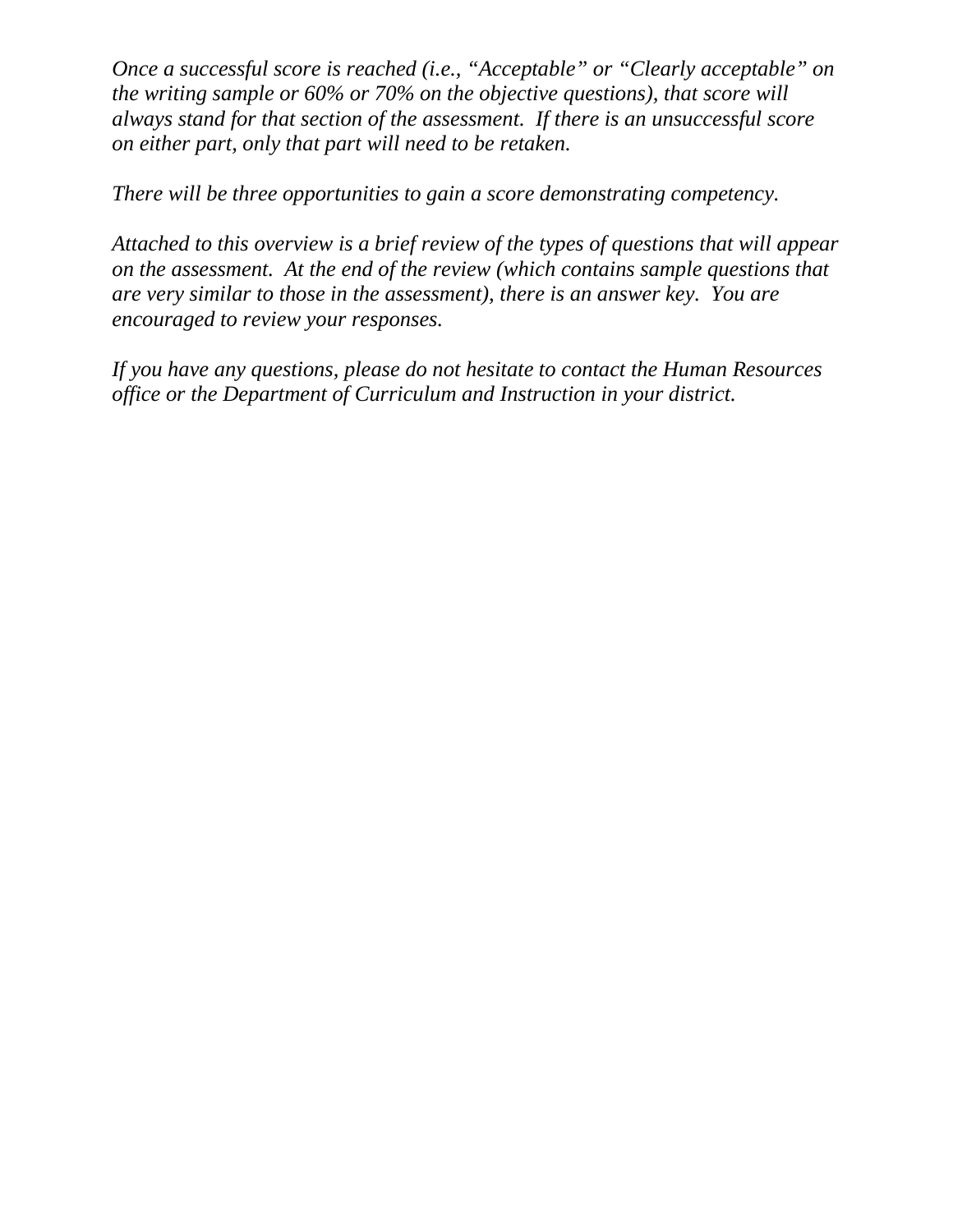#### *Section 1:*

#### *A. Situations involving what to do in the classroom and/or how to deal with students and parents and other educators*

*This section contains descriptions of classroom situations that involve students, parents, and/or other educators. The respondent needs to read the description and respond to the question with the best answer for that situation. It is important that the respondent reads the scenario carefully, noting especially the grade level of the student described. Most responses reflect the specific age/grade of the student described.*

*Example 1:*

*Mr. Smith is working with a class of kindergarten students. He reads them a story about puppies and kittens. Which of the following classroom activities would be the best to encourage his kindergarten students to express their feelings about the story?*

- *A. asking each child to draw a picture of their favorite pet*
- *B. showing students a picture of his pets and asking the students to tell about the picture*
- *C. giving students hand puppets of puppies and kittens and asking them to use the puppets to tell about the story*

#### *Example 2:*

*Children in a prekindergarten bilingual classroom are having trouble understanding the meaning of "on" and "off". The teacher could best help them understand these concepts by* 

- *A. writing the words in English and in Spanish and giving them to the students on flashcards*
- *B. setting up an obstacle course in the classroom, having the students move through the course, and saying "on" or off as the students climb on or crawl under tables*
- *C. asking the students often what the meaning of the two words is*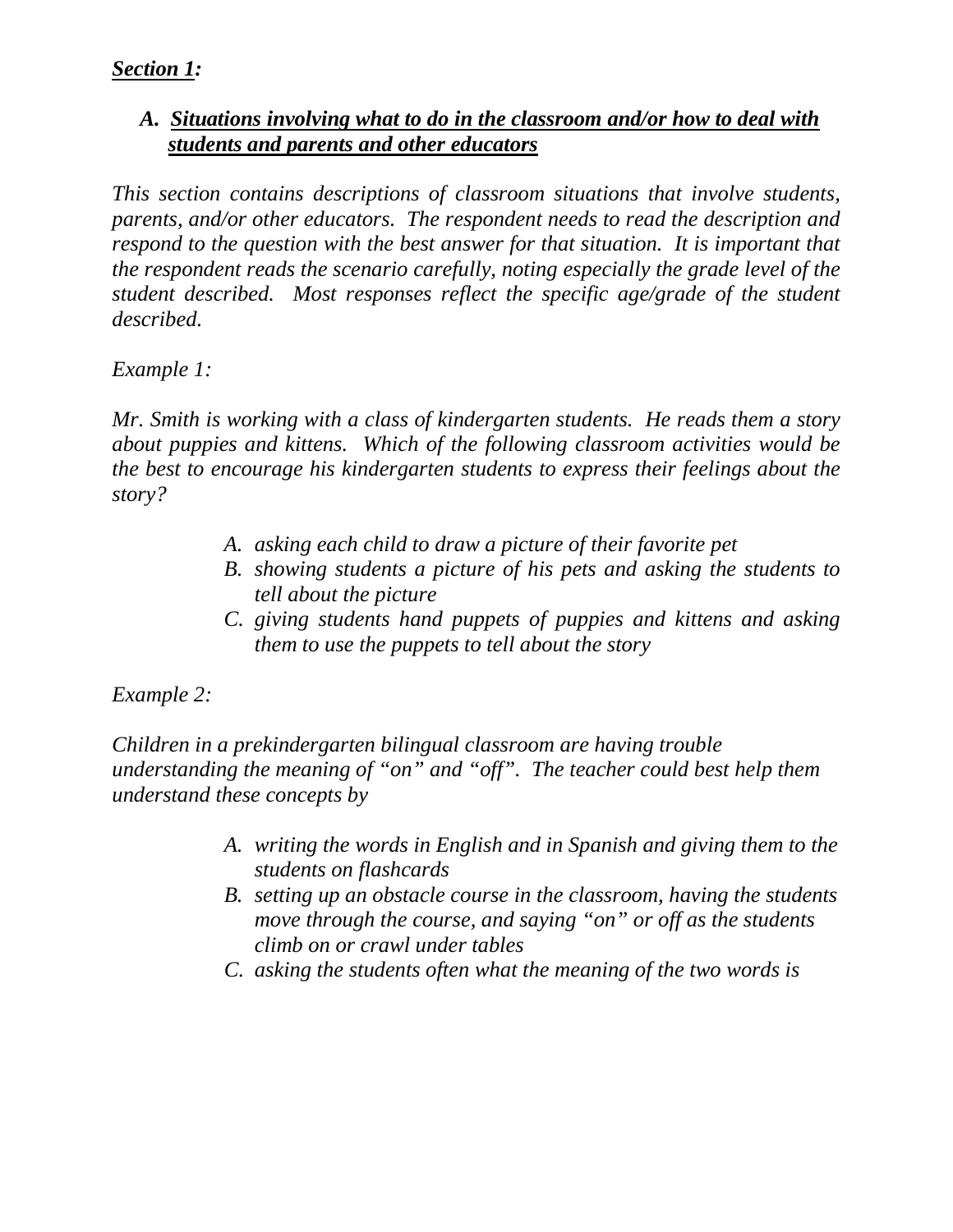*Example 3:*

*Two third-grade students are counting the money the class has donated to buy food baskets for the needy at Thanksgiving. As they count, Tom says to Jane, "Look, this quarter is twice as big as this dime. That means it is worth twice as much." The aide could use this situation to help foster Tom's understanding of the value of money by*

- *A. encouraging Tom to recount the money until he gets the right total amount*
- *B. telling Tom that the size of money does not reflect the value, since a dime is worth more than a nickel and it is smaller than a nickel*
- *C. setting up a classroom "shopping center" with the cost of items displayed and having Tom shop in the center using some of the donated coins*

*Example 4:*

*Which of the following would best help a second-grade student new to the school become comfortable in the classroom?*

- *A. putting his seat in the front of the room*
- *B. pairing him with another student to help "learn the ropes"*
- *C. introducing him to the other students and showing them on a map the town from which he moved*

*Example 5:*

*Which of the following general guidelines should a first-grade aide follow when helping a student select a book to read for pleasure?*

- *A. Suggest a book with regular and irregular sight words that the student has already memorized*
- *B. Suggest a book with challenging words so he could develop his reading skills*
- *C. Suggest a book with phonetically-regular words that he has never read before so he could apply his decoding skills to increase his vocabulary*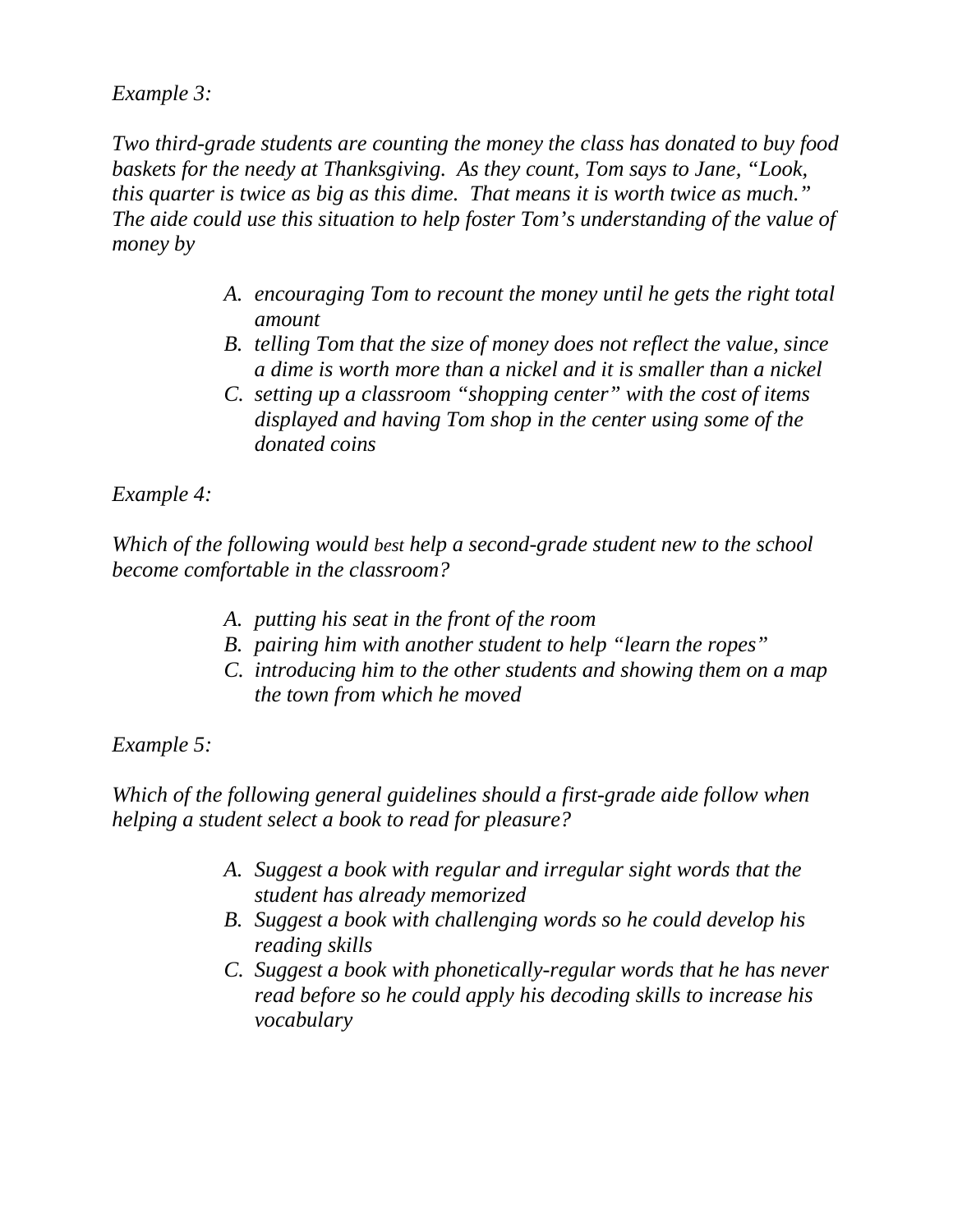#### *Example 6:*

*Samuel, a fifth-grade student, has had problems with the following math problem:*

*Mrs. Jones wants to bring pizza for a party for her students. There are 19 students in the class and each student will need one piece of pizza. Mrs. Jones asks Samuel to tell her how many pizzas are needed, since she plans to cut the pizzas to give 6 pieces per pizza.* 

 *Mrs. Jones suggests that he draw a picture to help him. Samuel draws the following diagram:*



 $3 \times 6 = 18$ 

 $19 - 18 = 1$ 

# Three pizzas needed. one student left over. (Maybe she'll be absent).

*Samuel's solution (despite the humor) suggests that he has trouble with the following:*

- *A. doing the math needed correctly*
- *B. interpreting the answer in terms of the requirements of the problem*
- *C. choosing the correct mathematical operation(s)*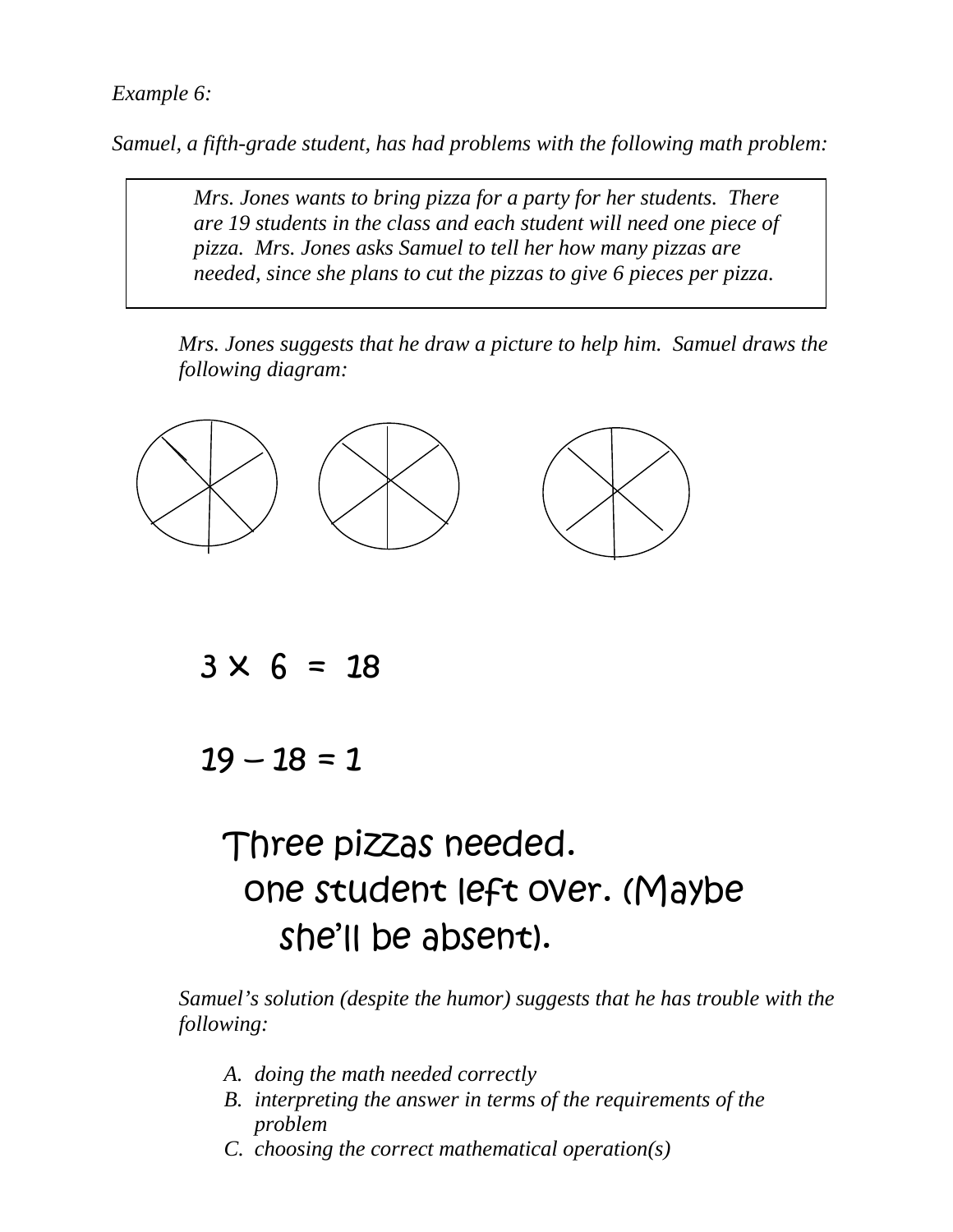*Example 7:*

*A sixth-grade social studies teacher has been studying about different kinds of cultures around the world. Which of the following activities would be most effective in promoting students' understanding and appreciation of different cultures?*

- *A. reading folk tales from the different lands*
- *B. making and eating food from different cultures*
- *C. writing to pen-pals in other lands and discussing some of the unusual things they learn about each culture from the letters they receive*

*Example 8:*

*A fifth-grade student, Howard Z., receives special education services because of a brain injury sustained several years earlier. When the fifth-grade teacher, Mrs. Cogburn, develops lesson plans for her class, it is important for her to plan activities that*

- *A. are in compliance with Howard's individualized education plan (IEP)*
- *B. focus on areas where Mrs. Cogburn believes Howard needs help with his developmental problems*
- *C. are exactly the same for Howard as for the other students in the classroom*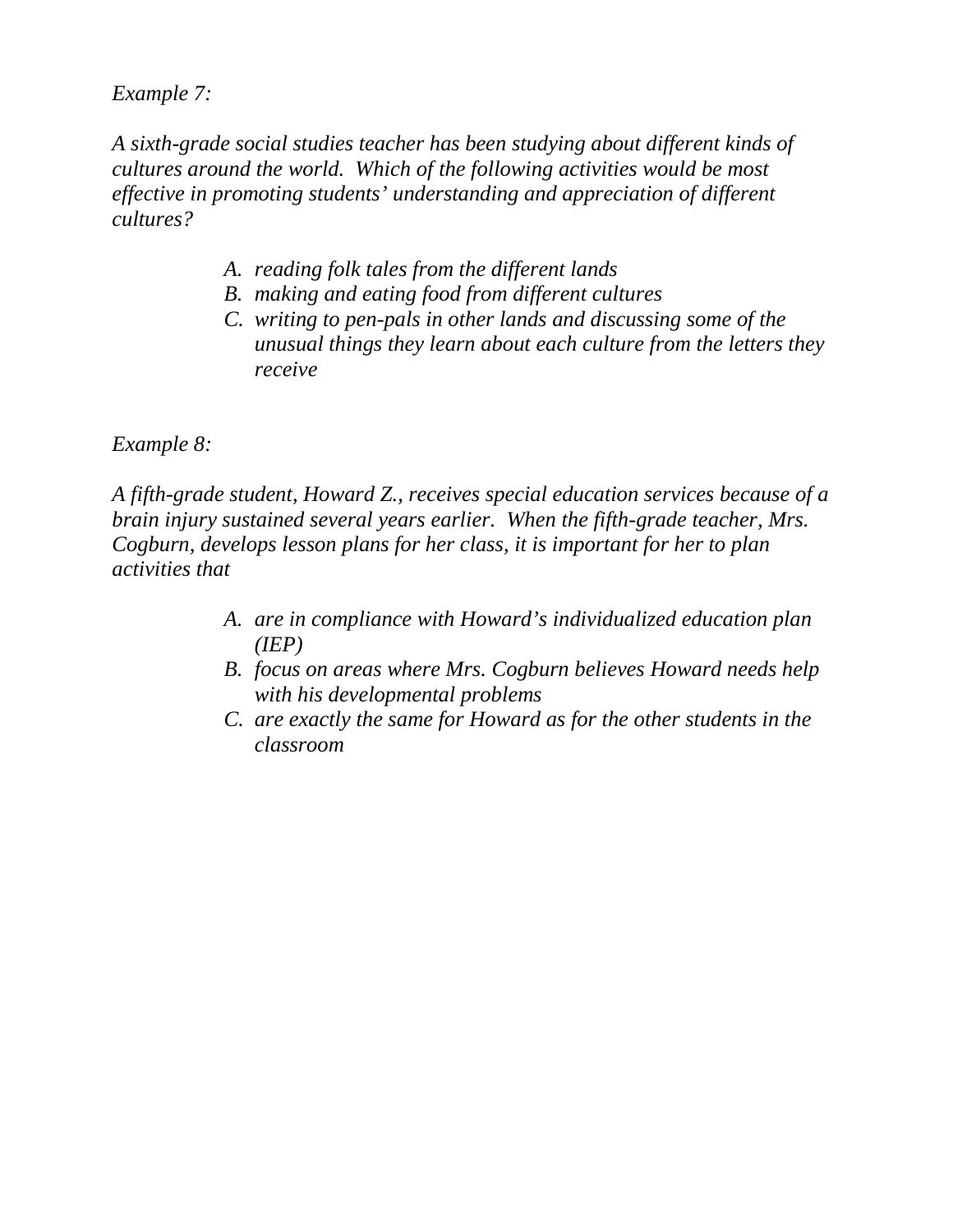#### **Read the following scenario and answer the question that follows it:**

*Mary Beth Wainwright is an aide in an eighth-grade English classroom. She has been asked by the teacher (John Ellison) to work with five students who are having difficulty in English and whose grades are failing or near failing. Ms. Wainwright takes the students aside and talks with them. The following is an excerpt from that conversation:*

| Ms. Wainwright: | Your grades are very poor. If you received a<br>grade right now, all of you would be failing<br>English and probably not be promoted to high<br>school next year. Mr. Ellison wants me to try to<br>help you pass. If I am to help you, I need to<br>know what your problems are. Lisa, why aren't you<br>doing your homework? |
|-----------------|--------------------------------------------------------------------------------------------------------------------------------------------------------------------------------------------------------------------------------------------------------------------------------------------------------------------------------|
| Lisa:           | I don't know. I just don't like English.                                                                                                                                                                                                                                                                                       |
|                 | Ms. Wainwright: I see. Joshua, what is your excuse?                                                                                                                                                                                                                                                                            |
| Joshua:         | I don't have time to read all this stuff.                                                                                                                                                                                                                                                                                      |
| Ms. Wainwright: | This isn't "stuff". It's great literature. Juanita, I<br>noticed this is the first year you have poor<br>grades. What has happened to you?                                                                                                                                                                                     |
| Juanita:        | I don't understand what's happening in class.                                                                                                                                                                                                                                                                                  |
| Ms. Wainwright: | Why don't you ask questions? Steven, you<br>have been acting up in class, trying to be the<br>class clown. You certainly have the ability to<br>do this work well. Why aren't you?                                                                                                                                             |
| Steven:         | (no answer; he just glares at Ms. Wainwright and<br>then looks down at the desk.)                                                                                                                                                                                                                                              |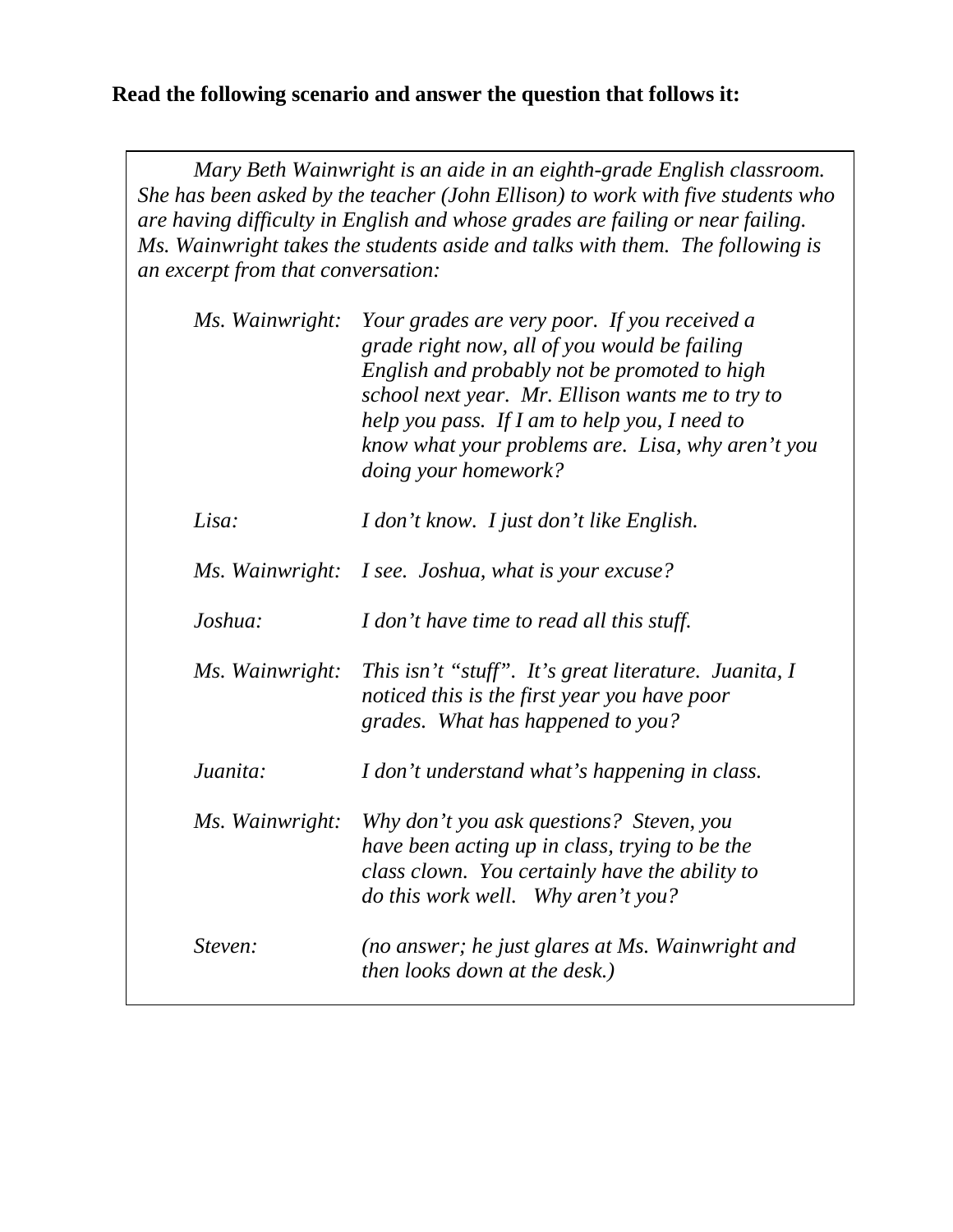#### *Example 9:*

*Ms. Wainwright's conversation with the students would probably have the following result:*

- *A. They would change their behavior, since they knew Ms. Wainwright was going to work with them.*
- *B. They would not change their behavior and would resent Ms. Wainwright for talking about them in front of other students.*
- *C. They would change their behavior, since they wouldn't want to have another conversation like this one.*

*Example 10:*

*Following this conversation, Ms. Wainwright calls Juanita in for another meeting. At that meeting Ms. Wainwright learns that Juanita has been in an English-as-a-Second-Language class every year until this one. This is the first time she has been in an English class with non-LEP students. In an attempt to help Juanita, what would be an appropriate response by Ms. Wainwright?*

- *A. Tell Juanita that she will be reassigned to the ESL classroom for the remainder of the school year.*
- *B. Tell Juanita that Mr. Ellison and the other teachers will grade Juanita on an easier scale than the other students.*
- *C. Ask Juanita to meet with her during her study period so they can work together on the English assignment.*

*Example 11:*

*Ms. Wainwright wonders why Steven has become the class clown. She talks about his behavior with another aide during lunch the following day in the lounge. Ms. Wainwright should be aware that discussion of a student's academic grades or behavior should occur only with*

- *I. other aides who know the student*
- *II. the school guidance counselor*
- *III. the student's teacher*
- *IV. parent volunteers who work with the same class*
	- *A. I and II*
	- *B. II and III*
	- *C. III and IV*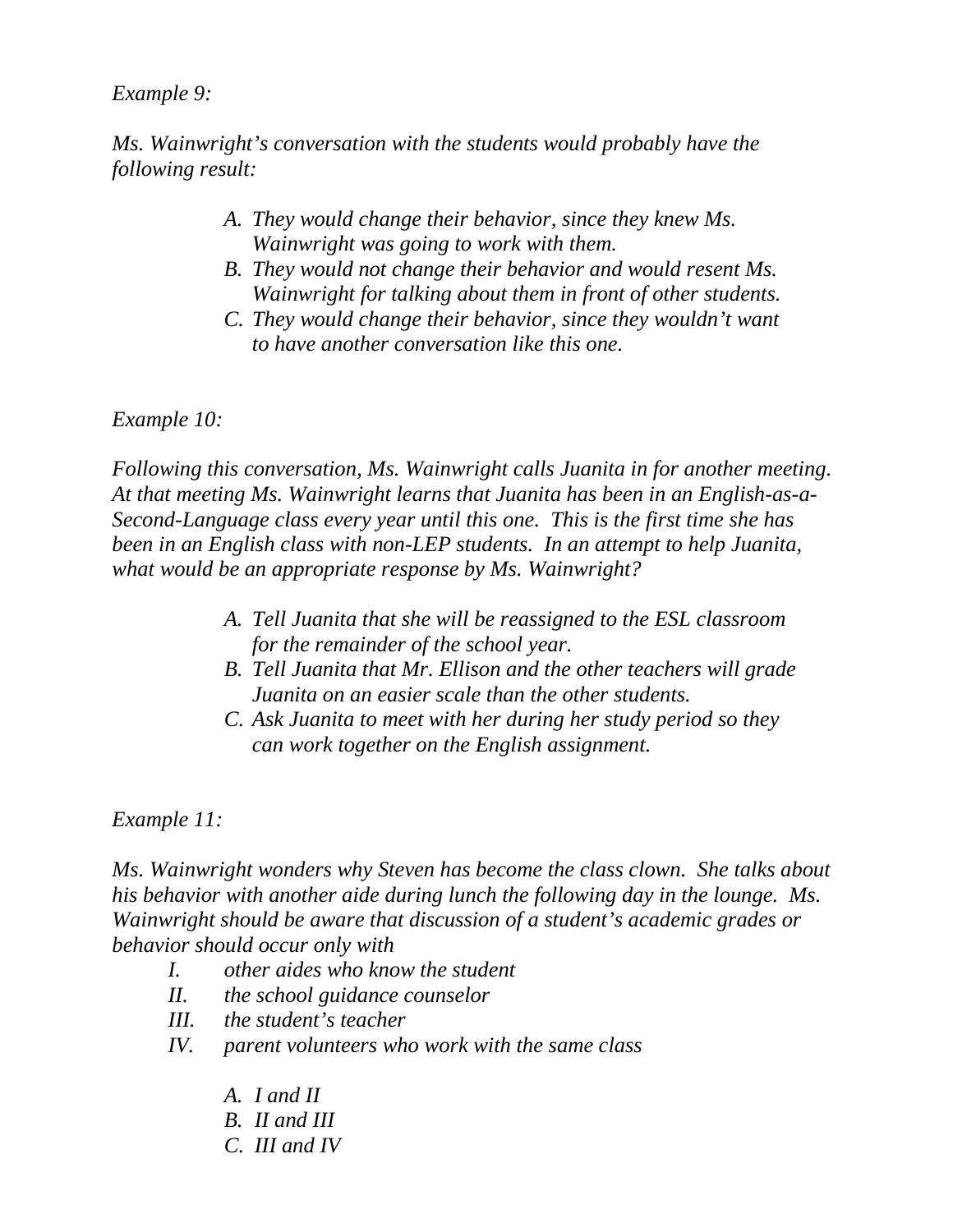*Example 12:*

*Ms. Wainwright decides also to meet individually with Joshua. During that meeting, it becomes obvious that the reason Joshua "doesn't have time to read all this stuff" is that he is involved in a lot of extra-curricular activities. He is a member of the band, he volunteers in his church, and he mows yards to earn money to save for a car. As a result, Ms. Wainwright suggests that Joshua*

- *make a list of what he really wants to accomplish during the school year, both in and out of school*
- *identify the "plusses" and "minuses" of each of these items*
- *list various ways he can think of to deal with the "time crunch" he finds himself in*

*Which of the following is a benefit of this process?*

- *A. Joshua will have experience working with a problem-solving strategy that can be applied to other problems he may encounter*
- *B. Joshua will immediately be able to identify what he needs to do to obtain all of his goals*
- *C. Joshua will learn that this means that problem-solving, while risky, is successful*

*Example 13:*

*A teacher in a first-grade classroom brings a potato to school and puts it in a glass of water, holding only the bottom in the water by putting toothpicks in the sides of the potato and balancing those toothpicks on the rim of the glass. After several weeks the students notice that the potato has begun to grow roots in the water and "leaves" out of the eyes above the water.*

*This activity is being used in the classroom to encourage students to*

- *A. observe the world in a controlled manner*
- *B. organize data in a systematic manner*
- *C. arrange events in a logical order*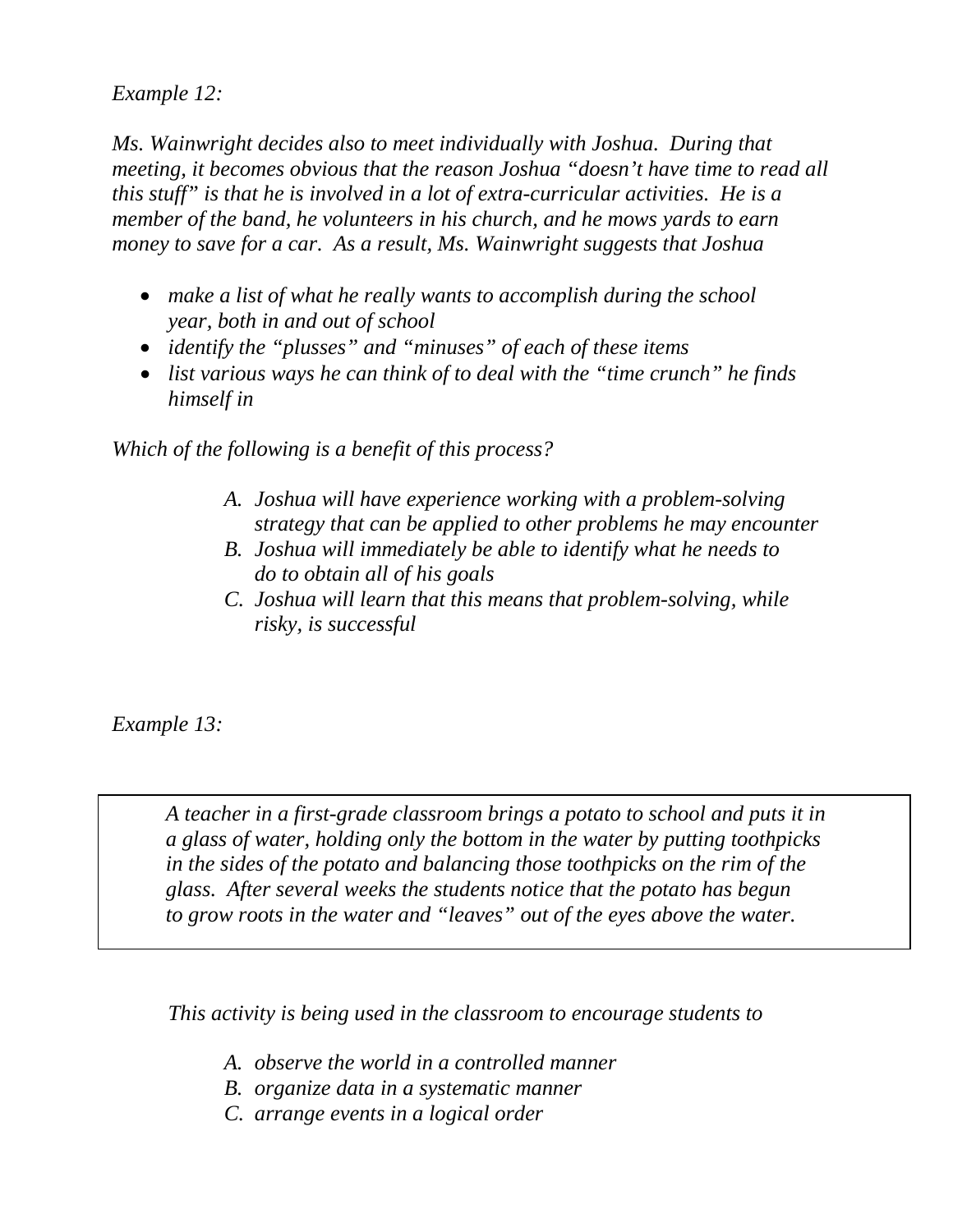**Read the worksheet below completed by a fourth-grade student and answer the question that follows it.**

## *Name: \_\_\_\_\_\_*MARGARET J.*\_\_\_\_\_\_\_\_\_\_\_\_\_\_\_ Date: \_\_*OCT. 10*\_\_\_\_\_\_\_\_\_*

*Read the story below and answer the questions following it:*

*The Summer Vacation*

*Linda and Michael packed their clothes for the summer vacation with excitement. They were going to go to Florida to visit their grandparents who lived about an hour away from Disneyland. For weeks they had been planning what rides they would take while they visited the amusement park. They had heard about the ride through the African kingdom, the bamboo shoot through the rapids, and, especially, about the boat trip to the pirates' cove.*

*They took a Southwest Airlines flight to Florida and were thrilled to see their grandparents, Mamaw and Papaw. The ride to their grandparents' house took about two hours, but they were entertained the entire time by talking about their year at school and their new puppy that they had left behind at home.*

*Once they arrived, they unpacked and went to find their grandparents. They were only going to be there for a week, but they knew they would have a lot of fun anyway. The ate dinner, watched TV, and went to bed, anticipating the next day.*

*After breakfast, Mamaw and Papaw told them about the plans they had made. On Tuesday, they were going to go to the beach and swim in the ocean. On Wednesday, there was going to be a birthday party for Linda, who would be 9 years old. On Thursday, Mamaw and Papaw had invited four of their neighbors' children to spend the day at a picnic. On Friday, they would go to a new Disney movie that had just opened and eat dinner at the new Riverbend café in town.*

*Linda and Michael looked at each other and said to their grandparents, "That's swell! Lets get started."*

- *1. How do Linda and Michael feel when they land in Florida? Why?* Excited. They're on vacation and saw their grandparents.
- *2. What do they want to do the most in Florida?*
	- Go to Disneyland
- *3. What do Mamaw and Papaw have planned for their vacation?*

Go to beach and swim, birthday party, picnic, go to Disney Movie

*4. How do Linda and Michael feel about their grandparents' plans? What in the story tells you this?*

## They like them. They said, "That's swell!

#### *Example 14:*

*What could the teacher or aide do to help Margaret understand this story better?*

- *A. Have her write down everything that happened in the story in her own words.*
- *B. Ask her if she has ever wanted anything she did not get and how she felt about that; then have her read the story again.*
- *C. Have her tell the story to another student and discuss the ending with that student.*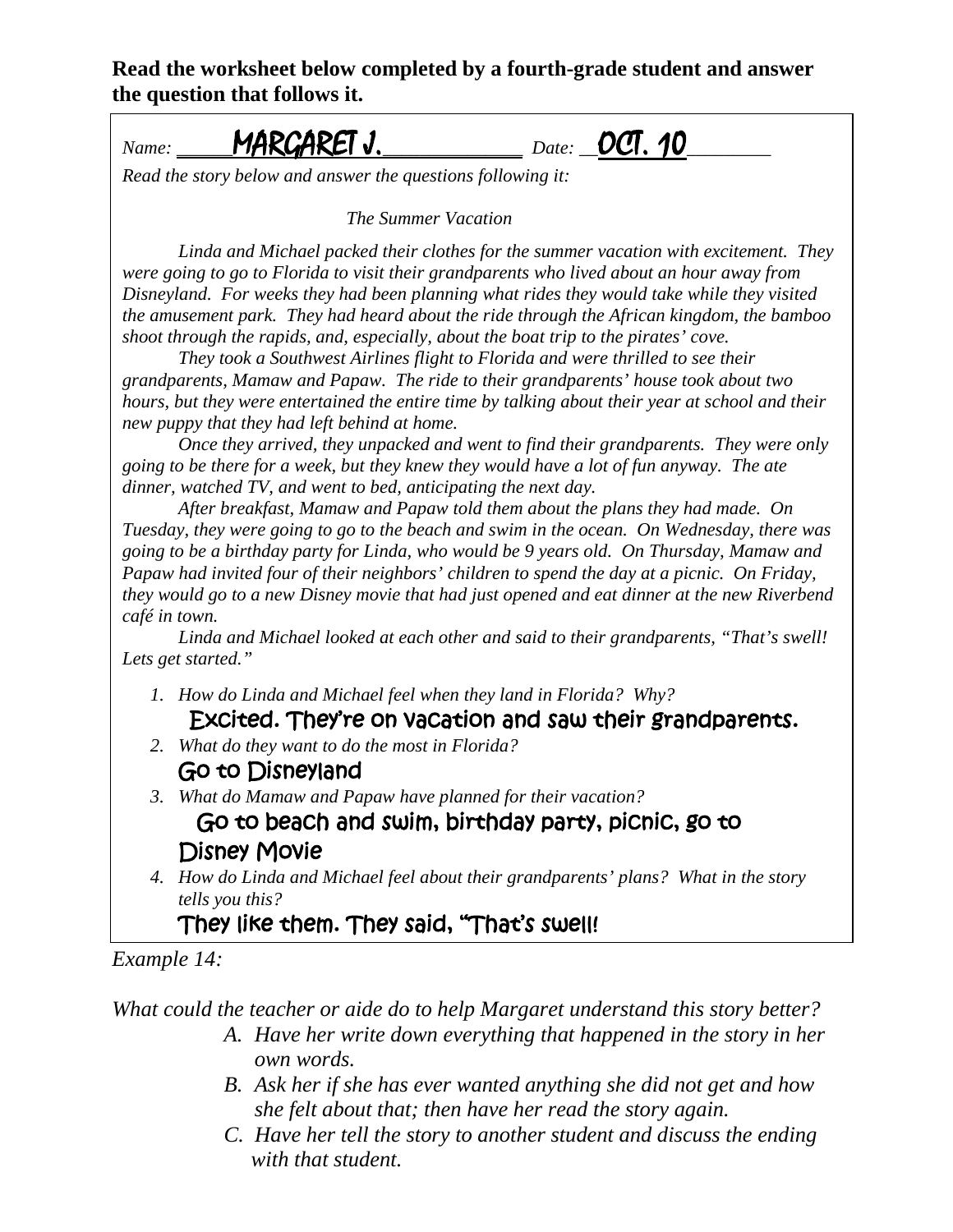#### *Example 15:*

*Which of the following activities represents the most advanced level of play for a prekindergarten classroom:*

- *A. One student ties a scarf around her waist and another student, seeing it, does the same with another scarf.*
- *B. Two students set a table with play dishes.*
- *C. One student drops a doll and breaks the doll's arm; another student gets a doctor's kit and puts a sling on the doll's arm.*

#### *B. Situations using the Educators' Code of Ethics*

*This section has questions about the State Board for Educator Certification Educators' Code of Ethics.*

*A copy of the Code of Ethics can be found at <http://www.sbec.state.tx.us/pd/pd.htm> Then, click on Code of Ethics/Summary Then, click on Rules §247.2*

*A copy can also be found as Appendix A at the back of this review guide.*

#### *Example 16:*

*Which of the following statements by an educator would be considered unethical according to the Educators' Code of Ethics?*

- *A. To a colleague in another district: "if you get me those Astros' tickets at a discount, I'll give you my free tickets to the State Basketball finals in Austin."*
- *B. To a parent: "The District has adopted a mission statement that includes the statement "All students can learn. But that is hard for me to believe, given the abilities of my students."*
- *C. To a police officer: I believe that Mary Jones has been assaulted by her father."*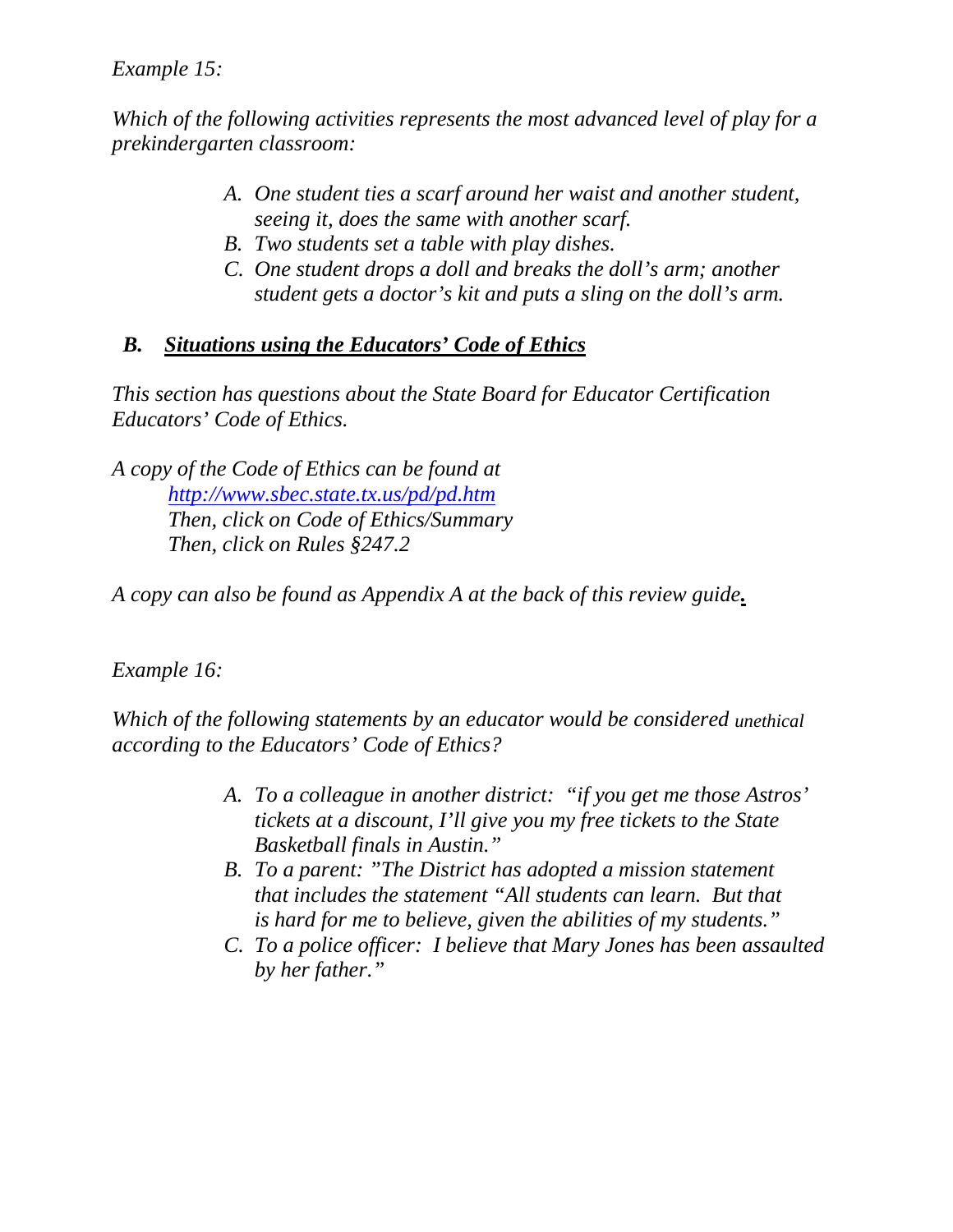#### *Example 17:*

*All of the following activities by an educator are ethical except*

- *A. Taking a date to a bar for a drink at 6:00 p.m.*
- *B. Telling a parent that his child should get more sleep at night because he keeps falling asleep in class.*
- *C. Eliminating a student from an extra-curricular activity because she is overweight.*

#### *Example 18:*

*Which of the following activities violates the Educators' Code of Ethics?*

- *A. Telling a personal friend that a parent's complaint that a fellow colleague doesn't know the subject he is teaching is true since that teacher never obtained a teaching degree in that field.*
- *B. Encouraging a personal friend to move into the educator's district since the schools in the district meet the needs of all students-both the gifted and the handicapped.*
- *C. Encouraging a student to search the web for additional resources to support his opinion in a research paper.*

#### *Section 2:*

#### *A. Items that deal with reading passages*

*These items require the respondent to read passages or advertisements and answer questions about those passages. Responses involve identifying the main idea of the passage, distinguishing fact from opinion, reading for details, drawing conclusions, and making predictions.*

*Other items will include reading an entry in a dictionary or an index and answering questions about those entries.*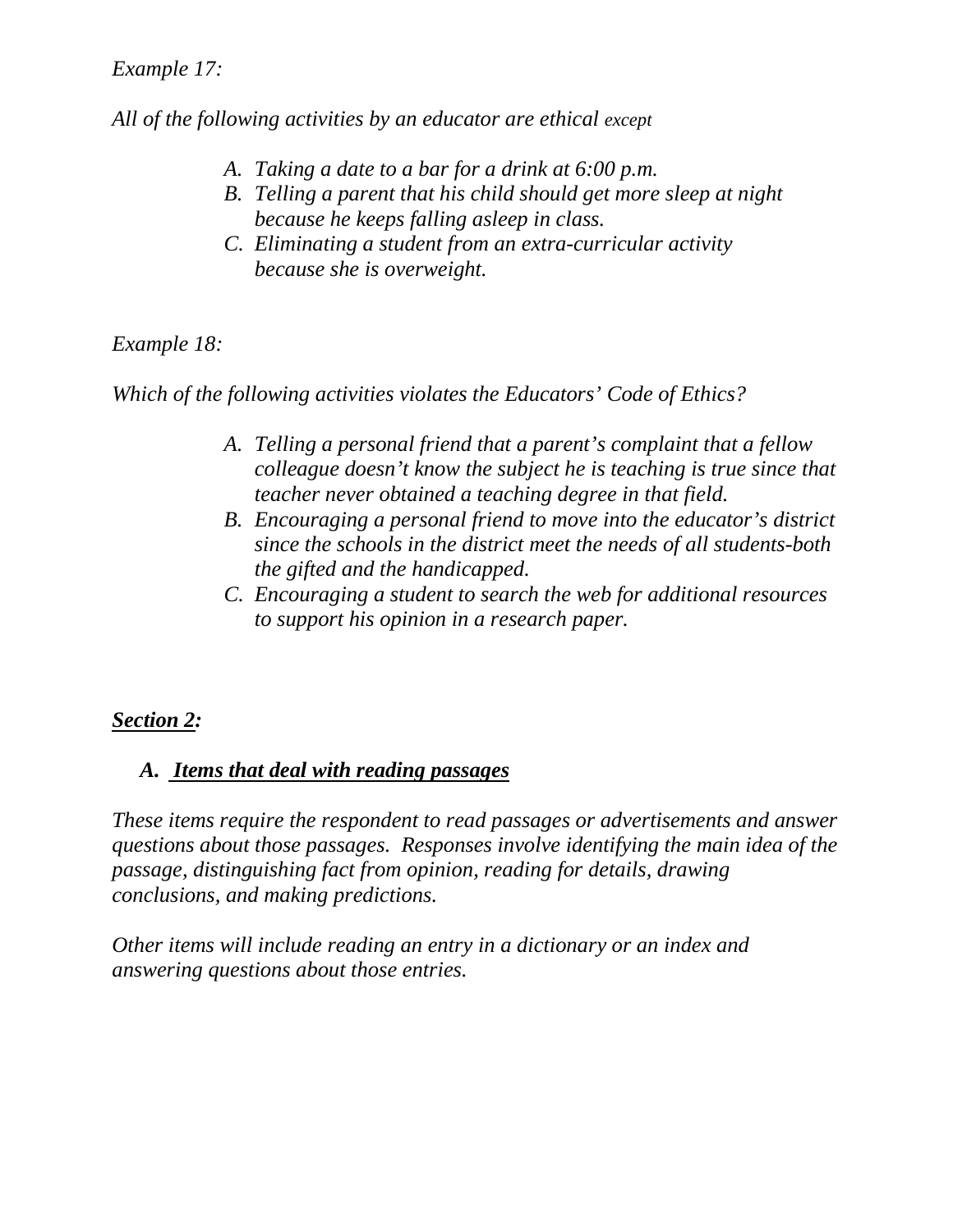*In countries all over the world, children and their families observe certain customs or traditions. A custom is the way in which a group of people celebrates a particular holiday or share a common interest. Where people live has a great deal to do with the customs they practice and the way they participate in their society.*

*Ethiopia, a country located in East Africa, has a rich cultural history and many interesting cultural groups. One group, the Amhara, lives in northern Ethiopia. In their culture, as in our own, there are some special holidays in which children take part. In August, these Ethiopian children celebrate a holiday called Buhe. It is a very old holiday that is celebrated during the rainy season. In the past it was celebrated by giving out bread. In fact, Buhe means "dough" in the Amhara language. In rural towns groups of boys stroll from house to house entertaining people with special songs. The day ends with a bonfire.*

*The Ethiopian New Year, known to the Amhara as Maskal, is celebrated on September 11. The people view the holiday as a festival to welcome the new season. Usually girls decorate wooden poles with daisies. Everyone then circles the poles and sings special Maskal songs. Children wear traditional white clothing and endanger themselves and others by running from house to house carrying burning torches. At each home adults give the children small gifts.*

*In Ethiopia, as in many other countries, celebrating holidays and playing games teach children about their cultural heritage. Customs help children appreciate where they live. Customs also help pass on traditions to future generations.*

*Example 19:*

*Which of these is a FACT expressed in the passage?*

- *A. Ethiopia has professional basketball teams.*
- *B. It rains a lot in Ethiopia.*
- *C. During Maskal, children receive small gifts.*

*Example 20:*

*Decorating wooden poles with daisies is an example of* 

- *A. a game*
- *B. a custom*
- *C. a dance*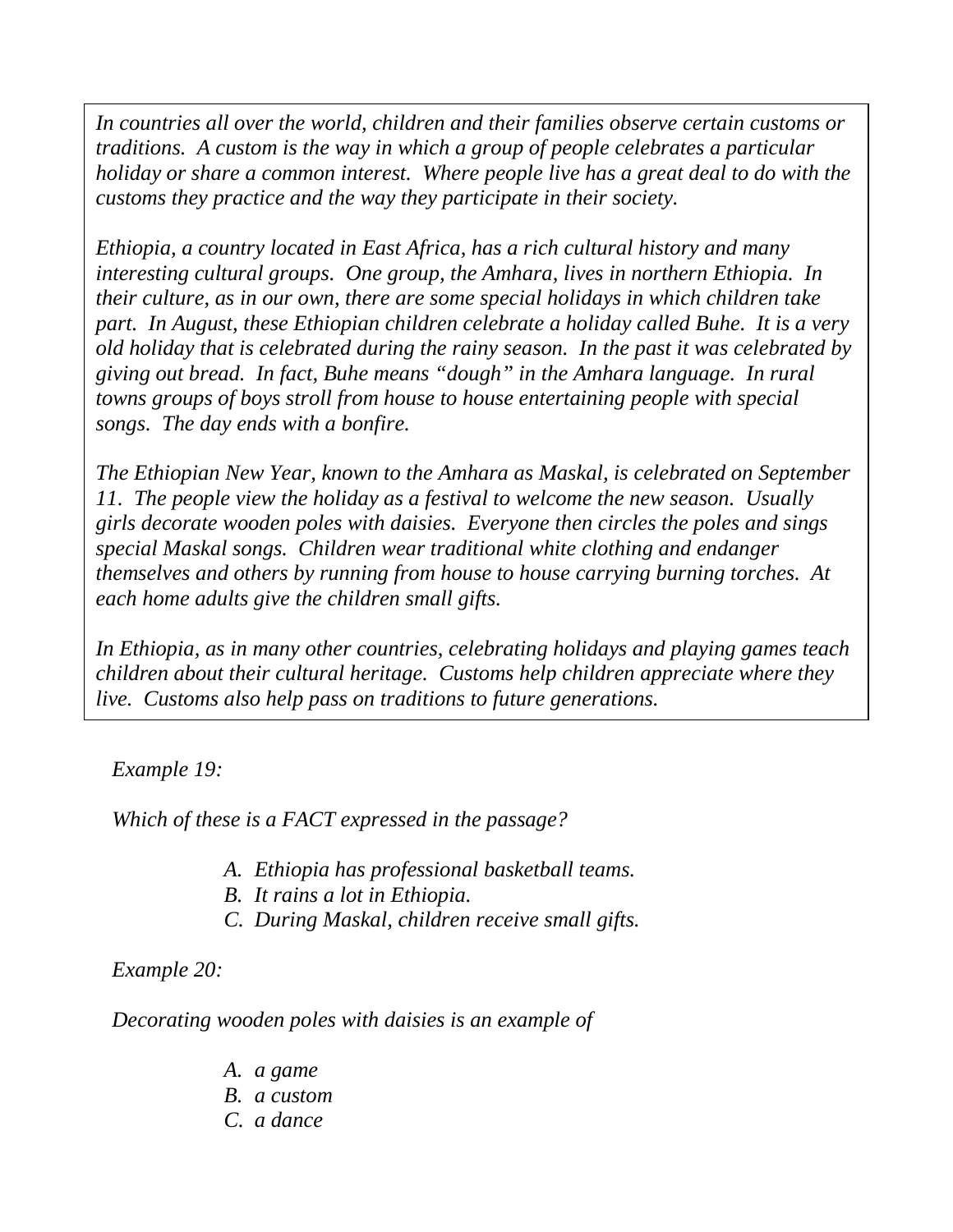#### *Example 21:*

*Why are customs important to future generations?*

- *A. Customs are for children.*
- *B. Observing customs helps pass on traditions.*
- *C. Participating in customs helps celebrate holidays and special occasions*

*Example 22:*

*The main idea of this passage is*

- *A. The Ethiopian New Year is a special time for Ethiopian children.*
- *B. Various customs in Ethiopia teach children about their cultural heritage.*
- *C. Entertainment in Ethiopia involves song and dance.*

*Example 23:* 

*Which is an OPINION expressed in this passage:*

- *A. Children endanger themselves and others by carrying burning torches.*
- *B. Customs help children appreciate where they live.*
- *C. The holiday of Buhe ends with a special song and a bonfire.*

*Example 24:*

*One conclusion that can be drawn from this passage is the following:*

- *A. Parents don't protect their children since they let them carry burning torches.*
- *B. Ethiopians were not affected by the September 11 events in New York since they celebrate Maskal on that date.*
- *C. Children enjoy holidays in Ethiopia.*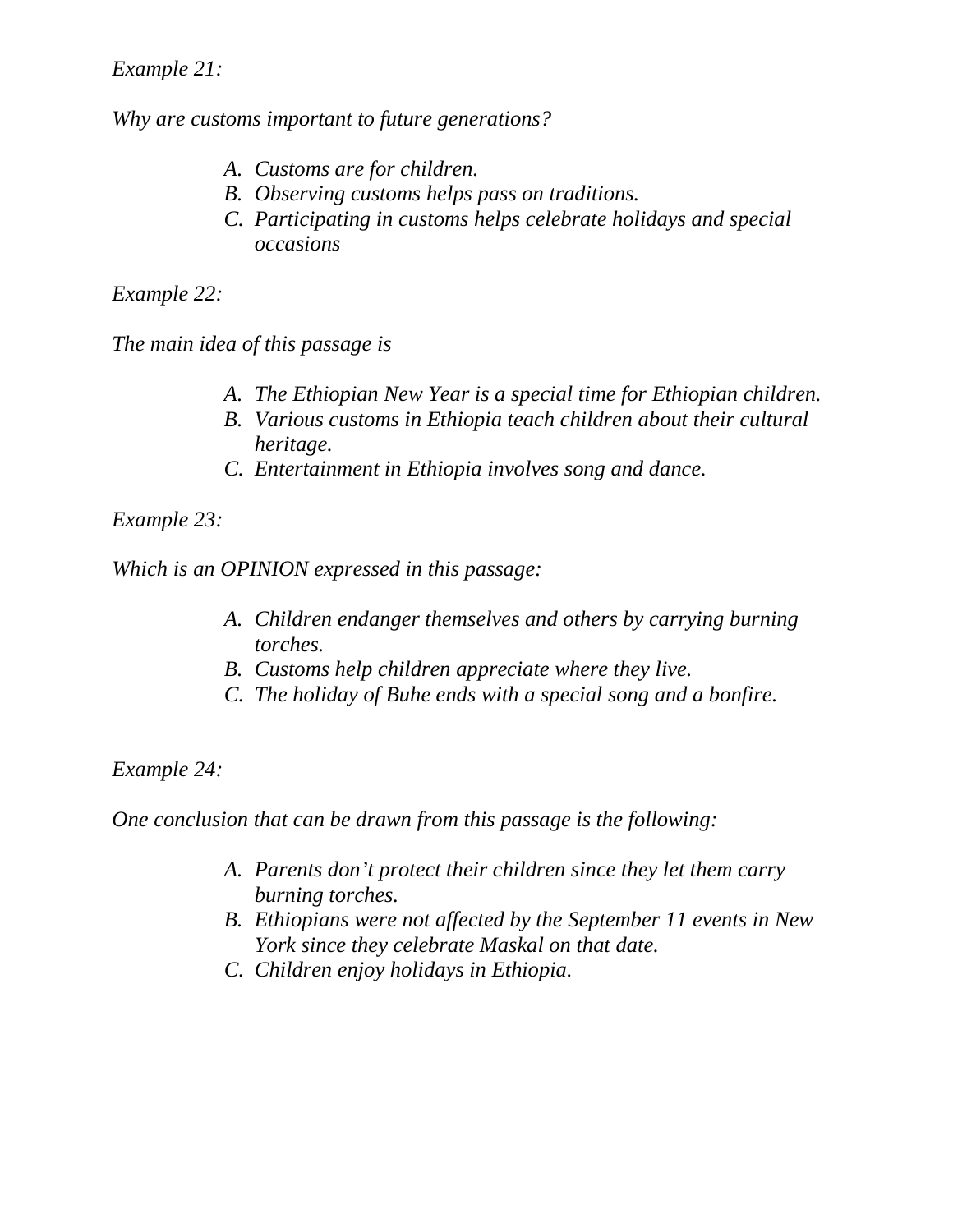*Adapted from an index:*

Loftus, Geoffrey, 122 longitudinal fissure, 43 long-term memory, 122-129, 134, 152 cellular basis of, 117-120 consolidation of, 124-127 loss of, 129 recall of, 121-124 storage of, 113-117, 120-121, 124-127 declarative memory and, 124 procedural memory and, 122-123 reaching for, 128-129 of visual information, 152 long-term potentiation (LTP), 118-119

*On which page would you look to find a discussion of long-term memory and visual information?*

> *A. pages 122-129 B. page 152 C. pages 134 and 152*

*Example 26:*

*Adapted from a dictionary:*

re′ fuse - turn down ref′ use - garbage

*These two words*

- *A. are pronounced the same but mean different things*
- *B. are pronounced differently but are both nouns*
- *C. are pronounced the same and are both nouns*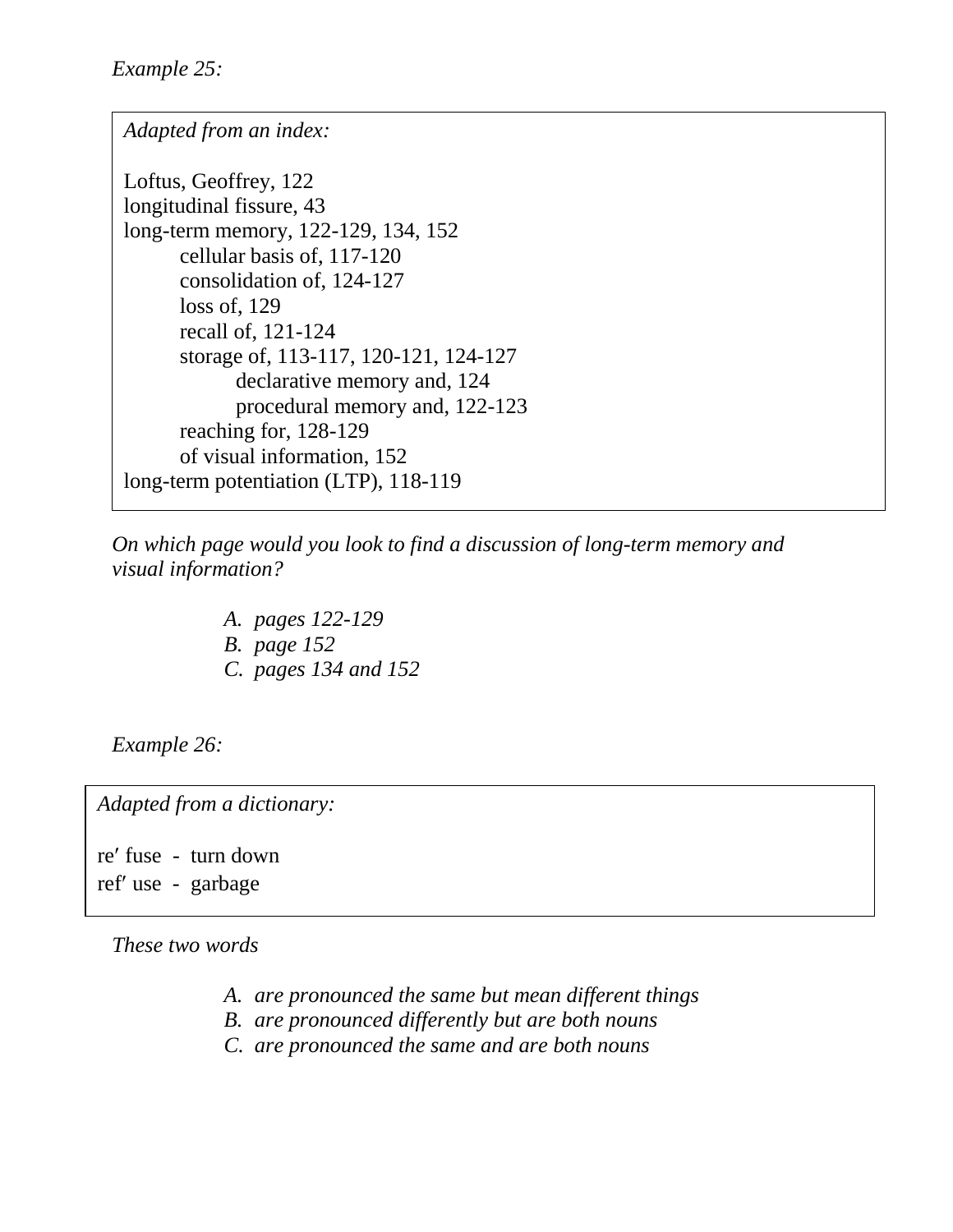*Example 27:*

*Where could an educator find a set of synonyms for a particular word?*

- *A. a thesaurus*
- *B. a table of contents*
- *C. a biography*

*Example 28:*

*The use of cooperative learning has benefited students of all ability levels.*

*Which of the following is the best definition of cooperative learning as used above?*

- *A. Students work in groups to enhance the learning of all students.*
- *B. Students work together by copying each others' answers to check their own work.*
- *C. Students in groups let the best students do the work for all.*

*Example 29:*

Adapted from a memorandum to staff:

It is time to prepare for the Halloween carnival. The first step is to decide when the carnival should occur. Although I am principal, I do not want to decide this alone. Do we want it on a Friday evening or on a Saturday afternoon? Please turn in your suggestions and reasons to my mailbox by 4 p.m. tomorrow. The next step is to decide what kinds of games we want to provide for the students. The third step is to get parent volunteers to assist at the carnival. The next step is to prepare invitations for the students. Finally, we can open the carnival. The last step is to arrange for cleanup.

*According to this selection, what should occur just before preparing invitations for students?*

- *A. Deciding what kind of games should be provided for students.*
- *B. Deciding when the carnival should occur.*
- *C. Arranging for parent volunteers to assist at the carnival.*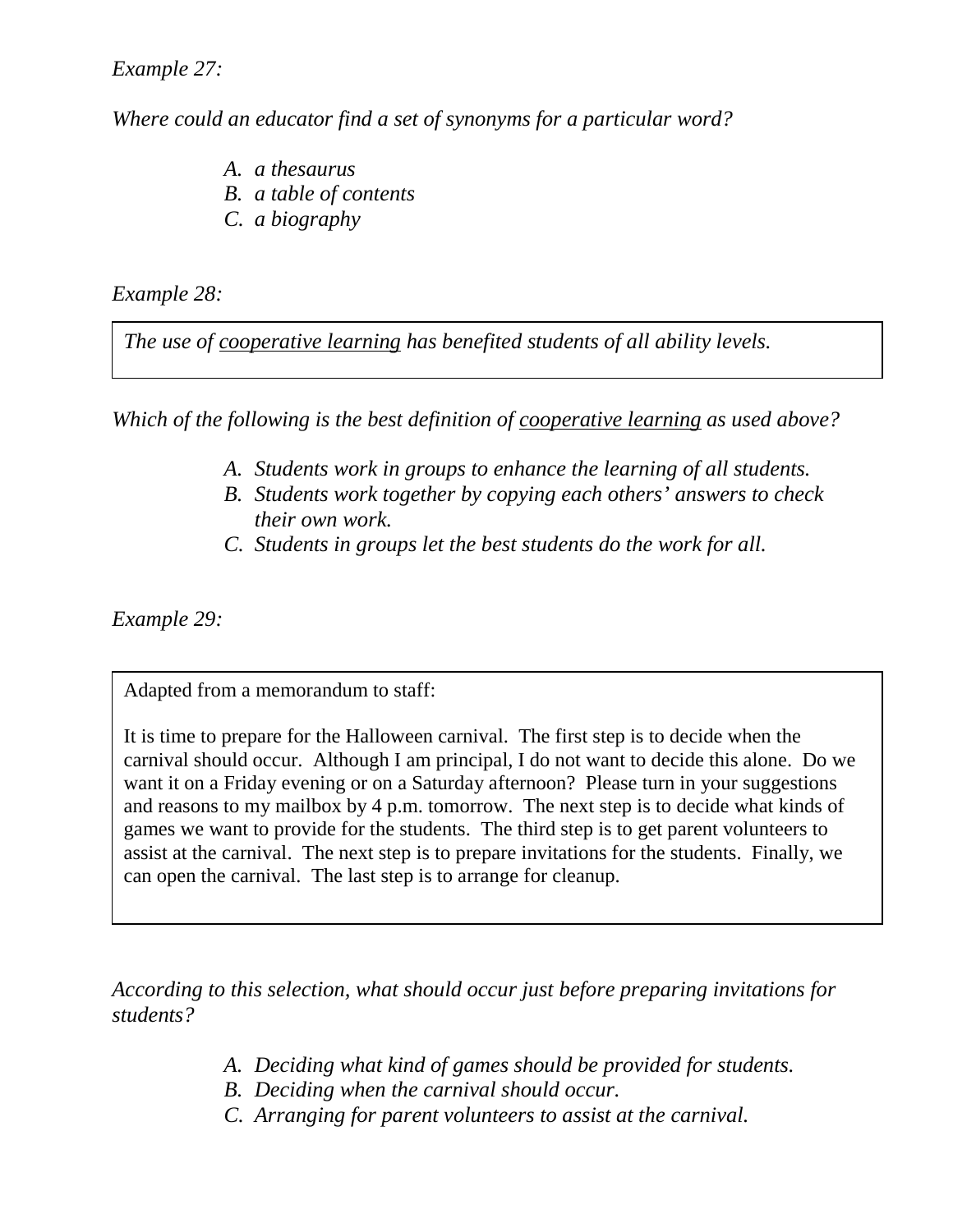#### **Review the advertisement below and answer the eight questions that follow it.**

Mark decided to procure a book as a birthday present for his older brother. Even though he didn't have much money, he wanted to buy a book that Andy would enjoy. While he was looking through the Saturday newspaper, he found the following ad.

| <b>Relaxing Reading</b>                                                                                                                                                                                              |  |  |  |
|----------------------------------------------------------------------------------------------------------------------------------------------------------------------------------------------------------------------|--|--|--|
| Celebrity biographies (paperbacks only): \$5.00 each<br>read about well-known sports figures,<br>film stars, presidents, and artists                                                                                 |  |  |  |
| The Billy Jones Stories, Vols. I-IV: \$12.00 per set<br>• John Wilson's fictional tales bring the Old West<br>to life<br>Numerous other titles, including<br>mysteries, adventures, and science fiction              |  |  |  |
|                                                                                                                                                                                                                      |  |  |  |
| Car Repairs Today magazines:<br>\$1.00 each or 10 for \$5.00<br>full of helpful hints for the at-home mechanic<br>$\bullet$<br>detailed illustrations to help you understand<br>even complicated repairs             |  |  |  |
| Lorilee's Meals for Families book sets:<br>\$10.00 each or \$20.00 per set<br>breakfast, lunch, and dinner volumes available<br>recipes for all levels of cooks, from beginner to<br>$\bullet$<br>expert             |  |  |  |
| Build Your Own book sets:<br>\$5.00 each or \$12.00 per set<br>bike rack, doghouse, CD cabinet, and<br>bookshelf volumes available<br>each volume has a full list of supplies and<br>estimated cost for each project |  |  |  |
| New shipment of books just arrived • Must clear shelves                                                                                                                                                              |  |  |  |
| Saturday & Sunday only $\bullet$ 9 A.M. - 9 P.M.<br>Free hot dogs on Saturday . Free ice cream on Sunday                                                                                                             |  |  |  |
|                                                                                                                                                                                                                      |  |  |  |

 *TWO DAYS ONLY – DON'T MISS IT!*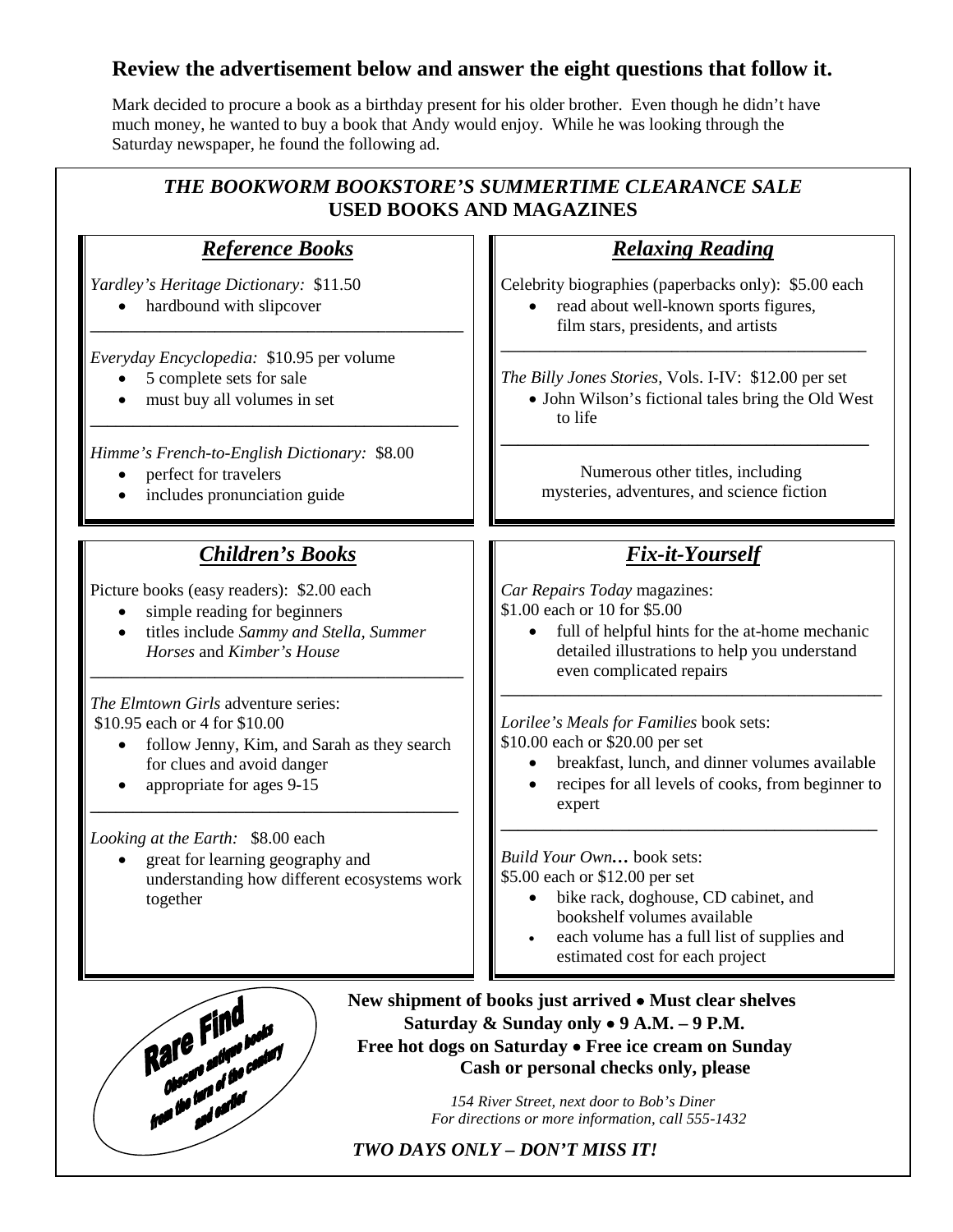*Example 30:*

*This ad was probably placed in the newspaper in order to* 

- *A. make people aware of the cookbooks*
- *B. tell people about the new music section*
- *C. persuade people to go to the sale*

*Example 31:*

*If Mark goes to the Bookworm on Saturday, he will receive*

*A. a free book B. a free hot dog C. 50% off his purchases*

*Example 32:*

*The characters in The Elmtown Girls books are most likely amateur*

- *A. campers*
- *B. investigators*
- *C. musicians*

*Example 33:*

*The ad mentioned Bob's Diner in order to*

- *A. help people find their way to the bookstore*
- *B. tell people about the great foot at Bob's Diner*
- *C. show that the bookstore is downtown*

*Example 34:*

*If Mark's brother likes to read about cowboys, the best book for him would be*

- *A. Looking at the Earth*
- *B. Summer Horses*
- *C. The Billy Jones Stories*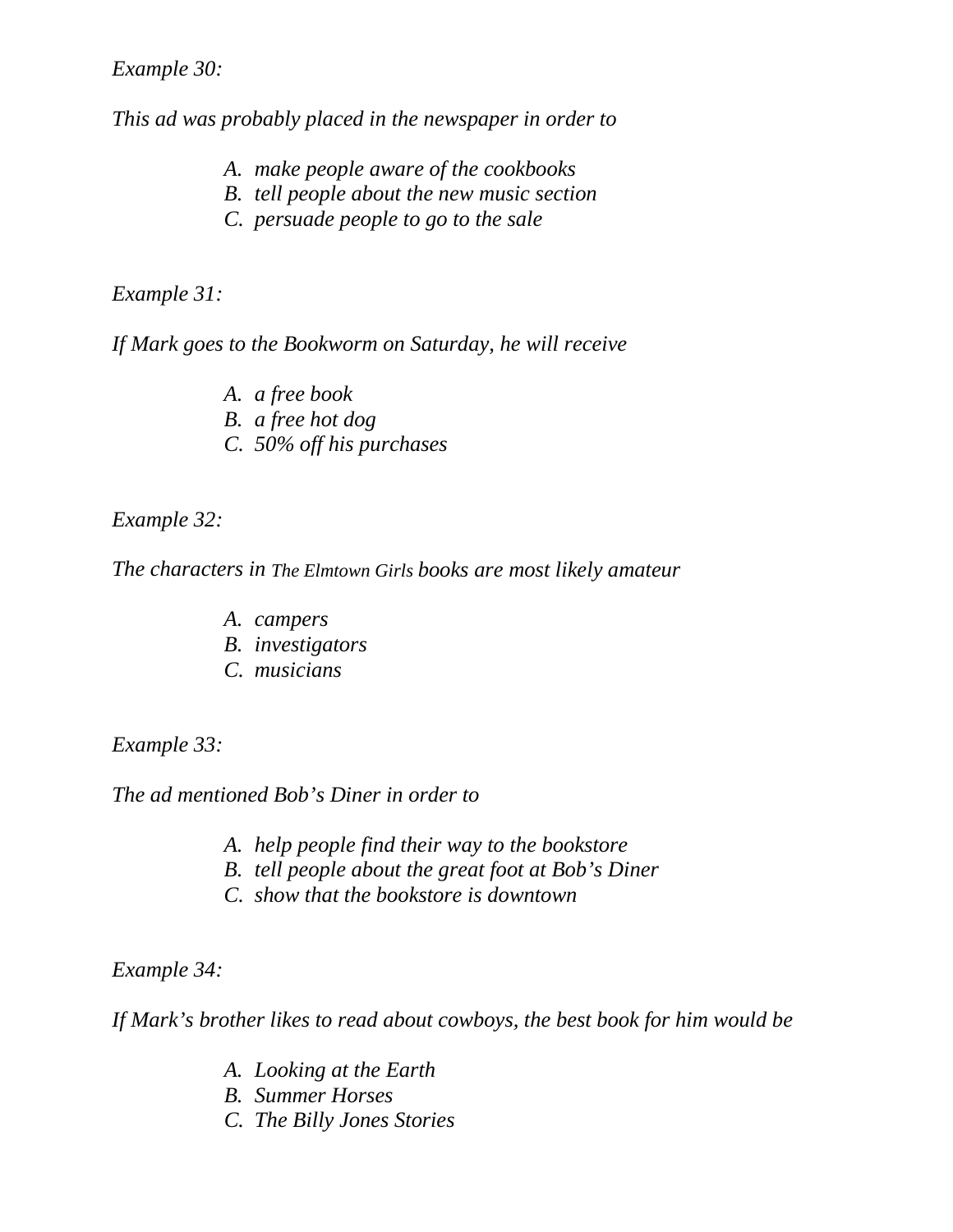#### *Example 35:*

*The ad tries to appeal to the reader's desire to* 

- *A. help others*
- *B. get something free*
- *C. be like everyone else*

#### *Example 36:*

*You can tell from the ad that the Bookworm* 

- *A. is usually closed on the first Sunday of the month*
- *B. has lower prices that other stores that sell used books*
- *C. carries a variety of books and magazines*

*Example 37:*

*You can tell from the passage that Mark*

- *A. doesn't read the newspaper very often*
- *B. wants to get the most he can for the money he has*
- *C. has been to the Bookworm Bookstore before*

#### *B. Items that deal with English grammar and usage*

*These items require the reader to identify errors in written passages. The errors can be spelling, capitalization, punctuation, English usage, or sentence formation. There is only one type of error in each passage. None of the passages have "There are no errors" as one of the multiple-choice selections.*

*Hint: To complete these items, read the question first so that you know what you are looking for when you read the passage. Then read the passage, knowing exactly what error is in the passage.*

*A copy of the most common rules of English grammar, a list of commonly misspelled words, and a glossary of words often misused is included as Appendix B of this review document.*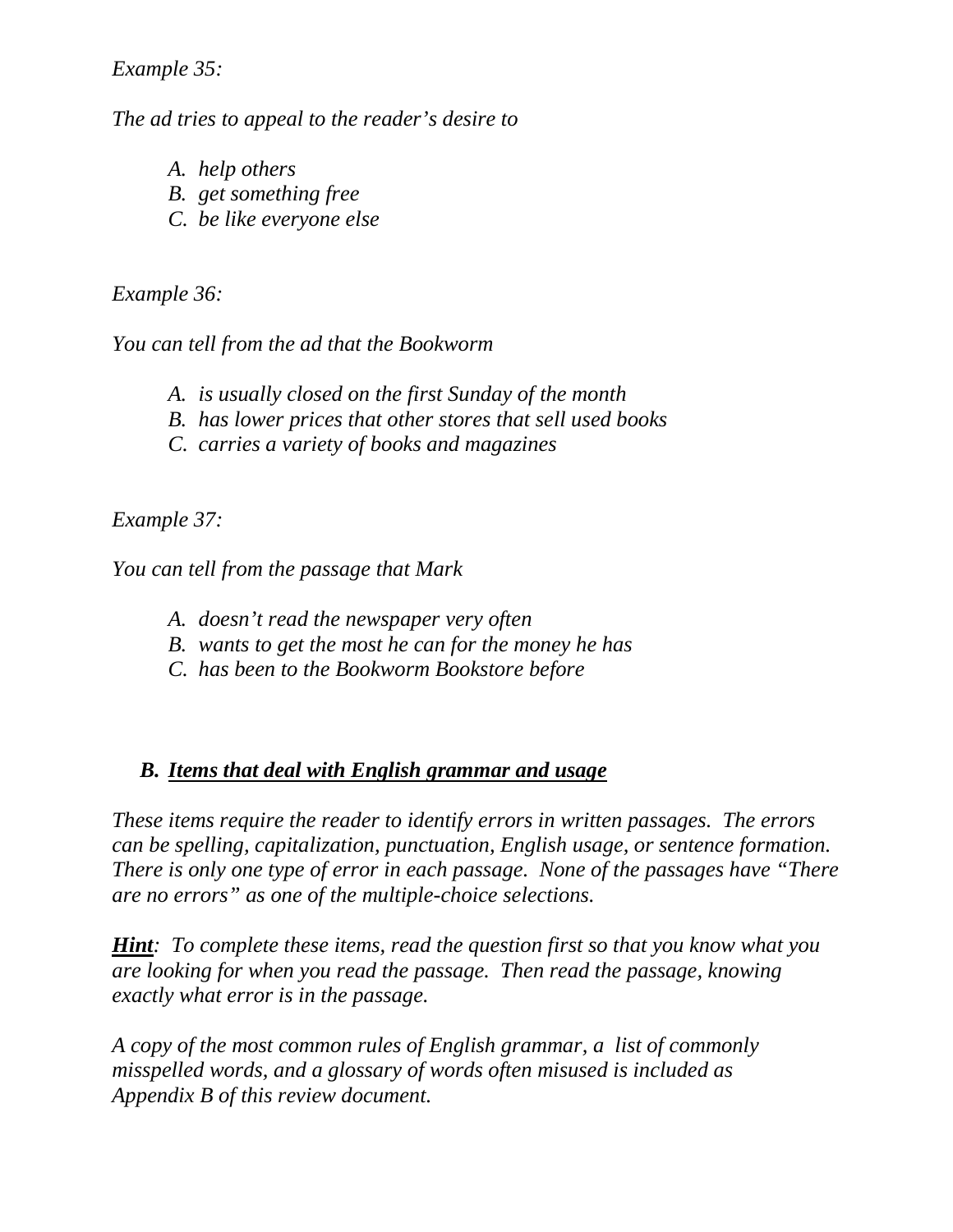*Adapted from a letter to a friend:*

*(1) Dear Mary,*

*I am so happy that you have finally acheived your goal of attending Central Junior College. (2) I know that you will be really busy with your studies in February, so I will not ask you to create a separate Valentine Day decoration for the annual party. (3) In fact, I will try to accommodate your busy schedule by ordering the food from the caterer. (4) Please let me know if you have any special requests for this special day.*

*Example 38:*

*In which part of this communication is there an error is spelling?*

*A. Part (1) B. Part (2) C. Part (3)*

*Adapted from a memo to the staff.*

*TO: All Staff Members FRM: James Madison, Principal RE: Thanksgiving Baskets*

*(1) I want to take this opportunity to thank you for the contributions you made to the spanish club's drive for canned goods for the Thanksgiving baskets they will distribute this afternoon. (2) There are many families that will have a good dinner tomorrow because of your generosity. (3) It is great to work with a faculty that is so committed to the betterment of our community. (4) Thanks again..* 

*Example 39:*

*In which part of this communication is there an error in capitalization?*

*A. Part (1) B. Part (2) C. Part (3)*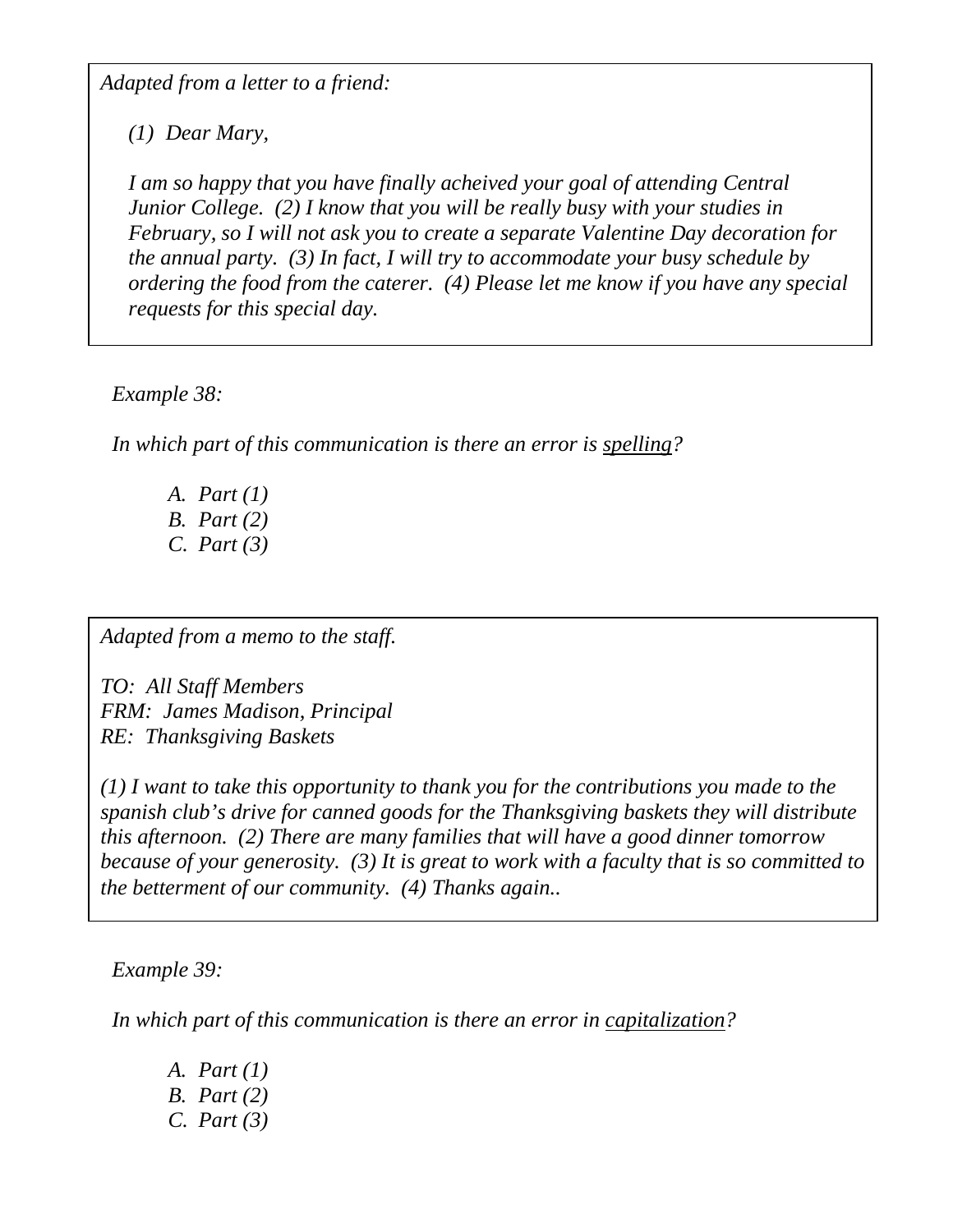*Adapted from a letter to a newspaper:*

*(1)I read your article about the success that the boys had in their athletic endeavors this year. (2) It's great that they did so well. (3) Are you aware, however, that the girls' basketball team won even more games than the boys did. (4) Why didn't their success result in front-page coverage too?*

#### *Example 40:*

*In which part of this communication is there an error in punctuation?*

- *A. Part (1) B. Part (2)*
- *C. Part (3)*

*Adapted from a discipline not sent to an assistant principal:*

*(1) During this period, John Jones was roaming around in the classroom bothering the other students who were trying to do their work. (2) After several attempts to get him to sit down and begin his own work, I asked him "Why are you out of your seat?" (3) He refused to answer my question and continued to walk around the classroom. (4) I have called his mother several times about his refusal to abide by class rules. I do not know what else to do except to send him to your office.*

*Example 41:*

*In which part of this communication is there an error in punctuation?*

*A. Part (1) B. Part (2) C. Part (3)*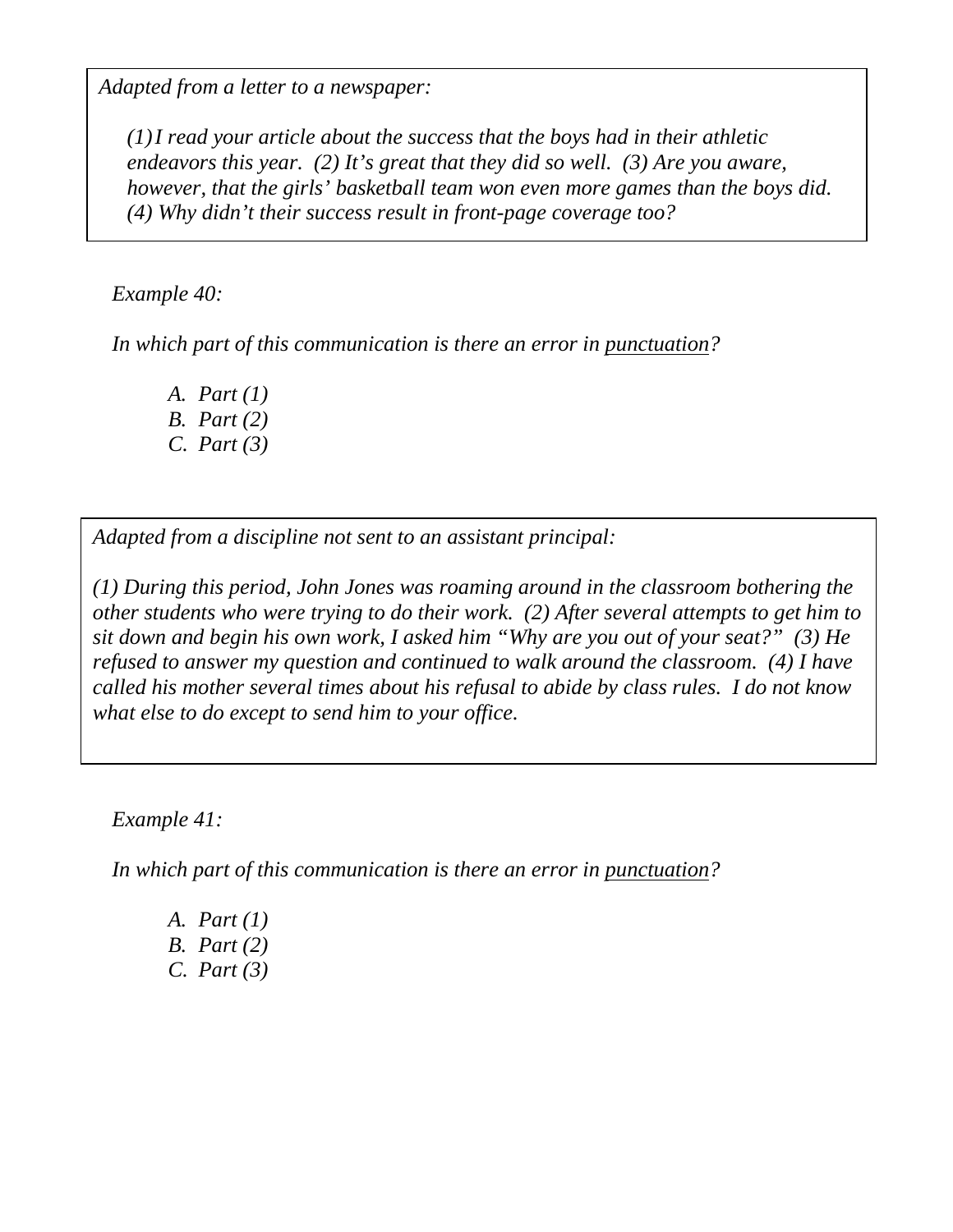*Adapted from a note to a colleague:*

*(1) I am about to loose my mind. (2) John Jones will not sit down in class, and the assistant principal is not in his office. (3) Since I am giving a test, would you be willing to let him come to your room for about 20 minutes? (4) I know my students would appreciate the opportunity to get their test done in quiet.*

*Example 42:*

*In which part of this communication is there an error in usage?*

*A. Part (1) B. Part (2) C. Part (3)*

*Adapted from a memo to the members of a department:*

*(1) I am going to be on a school-sponsored trip with many of my students for three days. (2) I know that textbooks will need to be collected, but I am sure that my absence will not be to difficult for you. (3) I have great confidences that you can get the job done well ahead of the deadline. (4) Thank for being such a great group.*

*Example 43:*

*In which part of this communication is there an error is usage?*

*A. Part (2) B. Part (3) C. Part (4)*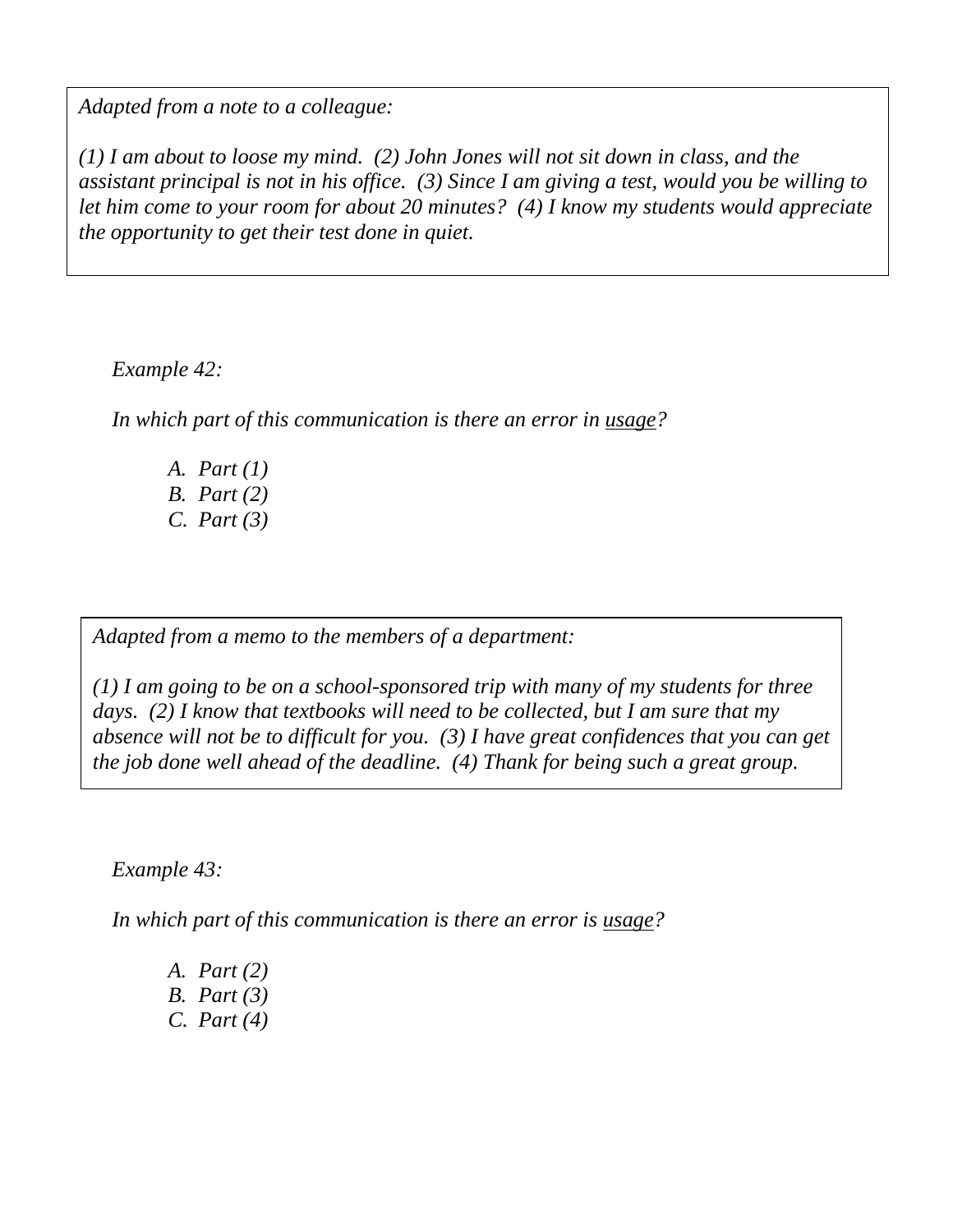#### *C. Items that deal with mathematics*

*In this part of the assessment, respondents are asked to select the correct answer for a math problem. These problems involve operations (addition, subtraction, multiplication, and division), estimation, rounding, reading graphs and charts, and determining averages. A calculator may not be used to determine the correct answers*

#### *Example 44:*

*Eliza is saving money to buy a radio that costs \$99.95. If she saves \$7.50 each week for 8 weeks, how much money will she have saved?*

> *A. \$39.95 B. \$60.00 C. \$67.50*

*Example 45:*

*This chart shows the number of movies seen last year by each student.*

| <i>Student</i> | <b>Number of Movies</b> |  |  |
|----------------|-------------------------|--|--|
| Laura          |                         |  |  |
| David          |                         |  |  |
| Carol          |                         |  |  |
| Melissa        |                         |  |  |
| Talisha        |                         |  |  |
| Paul           |                         |  |  |

*What was the mean (average) number of movies seen last year?*

- *A. 3.5 B. 4.5*
- *C. 5.5*

*Example 46:*

*In May 1992 the depth of the water in the Edwards Underground Aquifer was 700.7 feet. Rounded to the nearest foot, how would this depth be expressed?*

*A. 700 ft. B. 701 ft. C. 710 ft.*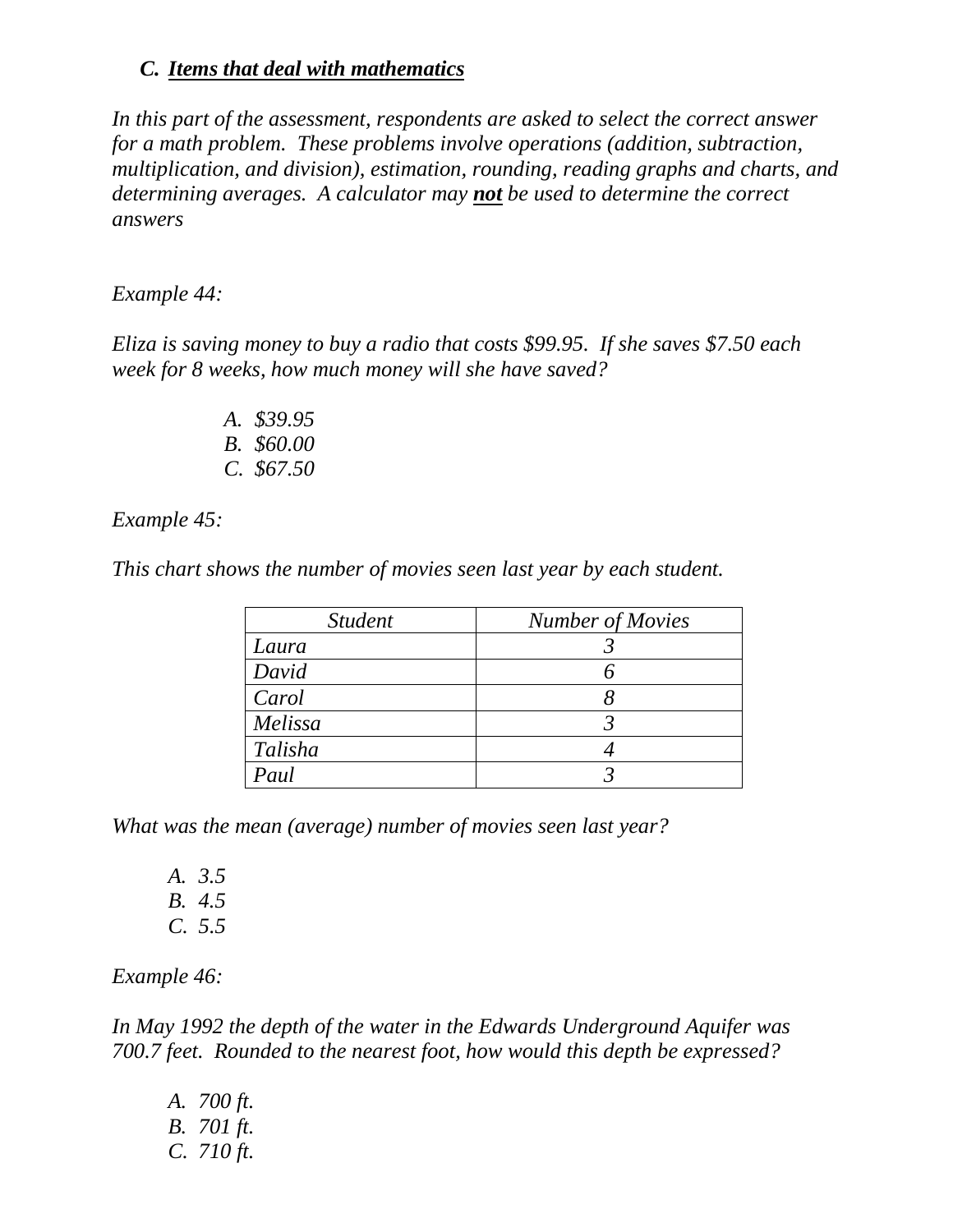*Example 47:*

*Mario can run 2 miles in 14 minutes. At this rate, how long will it take him to run 5 miles?*

*A. 35 minutes B. 45 minutes C. 70 minutes*

*Example 48:*

*George has 9 red, 6 green, 3 yellow, and 2 black jellybeans in a bag. What is the probability that when he selects a jellybean from the bag without looking that it will be green or black?*

*A. 2/5 B. 1/2 C. 2/3*

*Example 49:*

*The low temperatures for the first 4 days in December were*  $45^{\circ}F$ *,*  $48^{\circ}F$ *,*  $48^{\circ}F$ *, and 59*° *F. What is the mean (average) of these temperatures?*

*A. 45*° *F B. 48*° *F C. 50*° *F*

*Example 50:*

*The amount of soda in a can would most likely be expressed in*

*A. kilometers B. centimeters C. milliliters*

*Example 51:*

*Tom used 18 yards of string for his kite. How many feet of string did he use?*

*A. 6 ft. B. 54 ft. C. 216 ft.*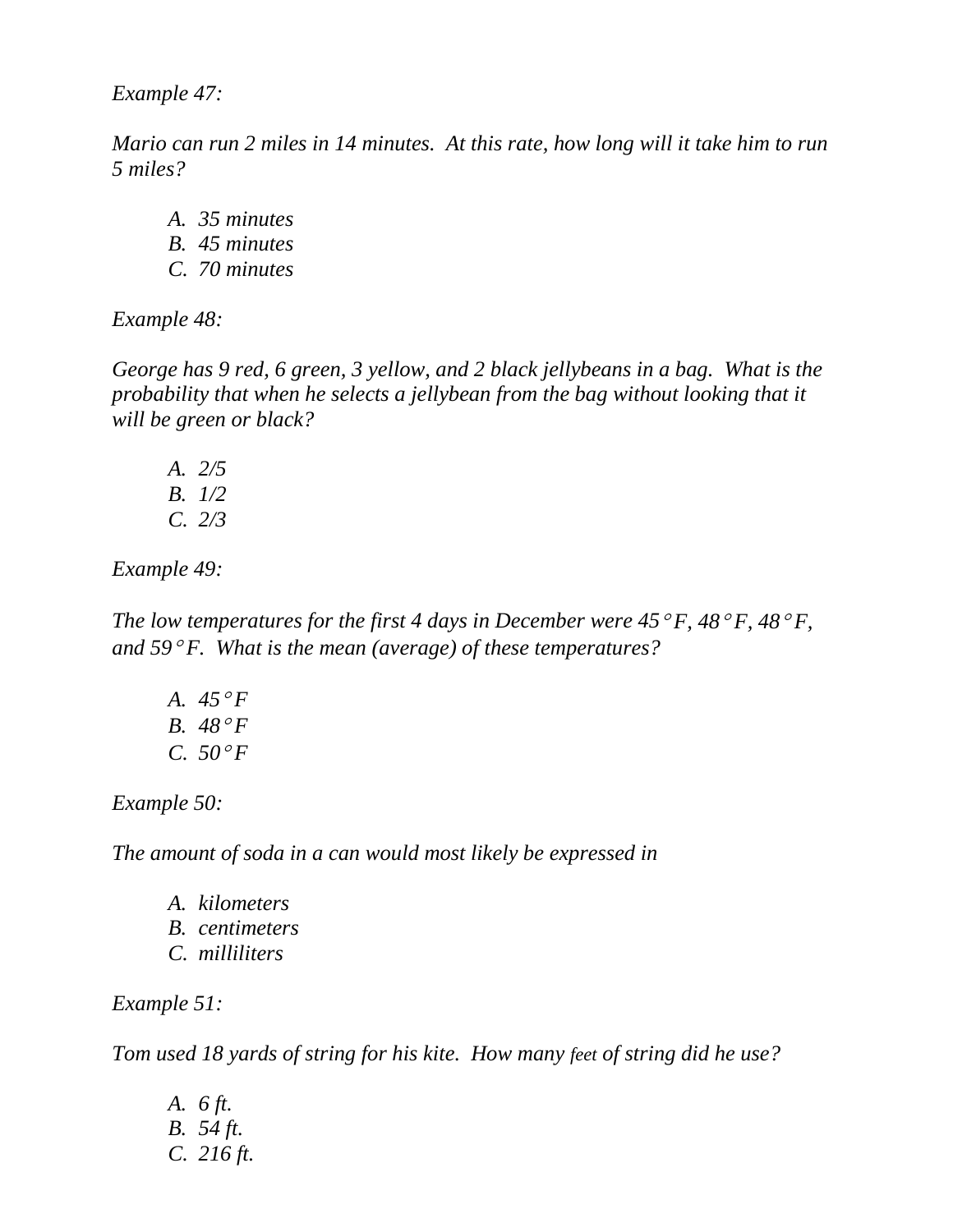#### *Example 52:*

| Time            | <b>Number of Tickets</b> |
|-----------------|--------------------------|
| $11:00 - 11:59$ | 102                      |
| $12:00 - 12:59$ | 87                       |
| $1:00 - 1:59$   | 56                       |
| $2:00 - 2:59$   | 82                       |
| $3:00 - 3:59$   | 65                       |
| $4:00 - 4:59$   | 74                       |

*The chart shows the number of movie tickets sold before 5:00 p.m. last Saturday.*

*What was the total number of tickers sold before 2:00 p.m.?*

- *A. 245 B. 221*
- *C. 189*

*Example 53:*

*The graph shows the number of Current Times newspapers sold during the first 4 months of 1994.*



*How many more newspapers were sold in April than in February?*

- *A. 36,000 B. 12,000*
- *C. 8,000*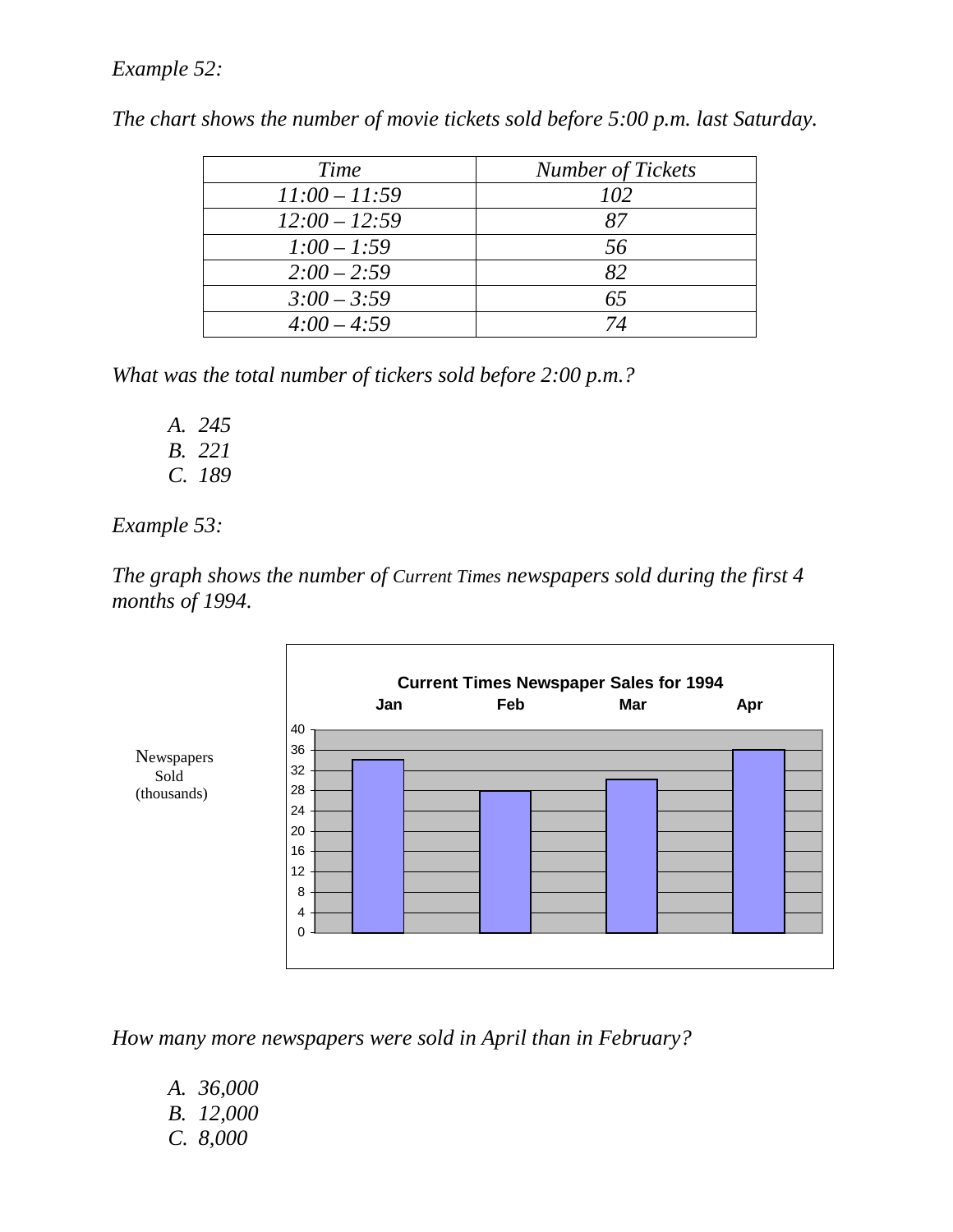*Example 54:*

*A train is traveling at an average speed of 78 miles per hour. At this rate of speed, which is the best estimate of how long it will take the train to travel 883 miles?*

*A. 6 hr. B. 8 hr. C. 11 hr.*

*Example 55:*

*The graph shows which carpet colors were the most popular last month at Carpet World.*



Last Month's Carpet Sales

*Which 2 carpet colors combined accounted for exactly ½ of last month's carpet sales?*

- *A. Gray and Mint Green*
- *B. Mint Green and Beige*
- *C. Blue and Gray*

#### *Example 56:*

*Mary Jane bought 3 sweaters and a package of socks at a department store. Each sweater cost \$38.99, and the socks cost \$22.75. Which is the best estimate of the total cost of these items, not including tax?*

*A. \$60 B. \$110 C. \$140*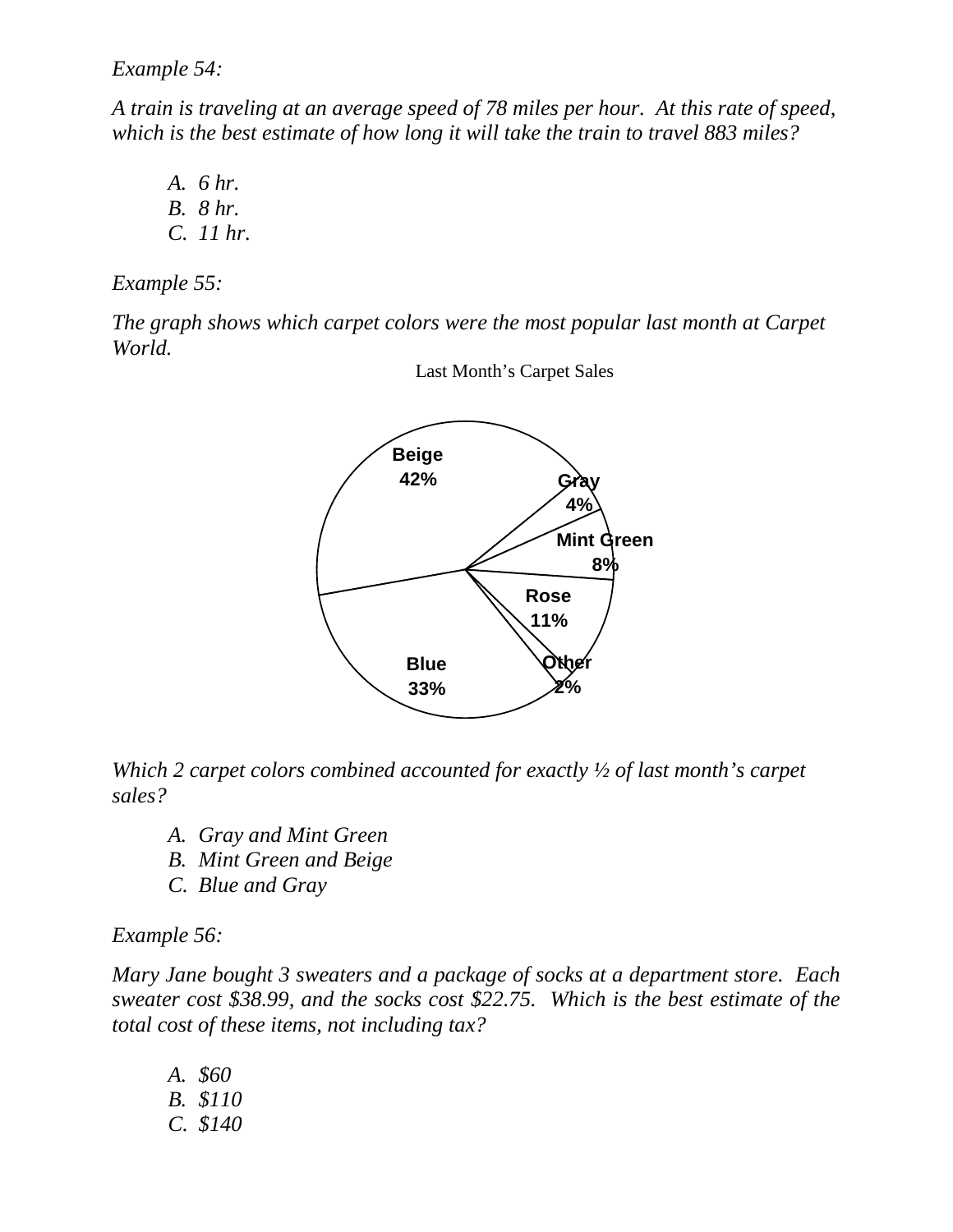*Example 57:*

*Jonathan wants to buy 3 shirts that range in price from \$29.50 to \$34.99, plus 8% sales tax. Which is the most reasonable estimate of the total cost of the three shirts, before tax is added?*

- *A. More than \$120 B. Between \$105 and \$120*
- *C. Between \$85 and \$105*

*Example 58:*

*Miss Clarke drove 4058 miles on business last month and 3897 miles this month. What are the total miles that she drove on business these 2 months?*

*A. 7845 B. 7945 C. 7955*

*Example 59:*

*A football stadium has a maximum capacity of 5500 people. If 3984 people are already in the stadium, how many more people can enter the stadium before the maximum capacity is reached?*

*A. 1516 B. 1526 C. 1616*

*Example 60:*

*A piece of construction paper is 15 inches wide. If Mary cuts the paper into strips 2 ½ inches wide, how many strips will she have?*

*A. 5 B. 6 C. 7*

*Example 61:*

*Judy's grocery bill totals \$87.45. If she gives the cashier a \$100 bill how much change should she receive?*

*A. \$12.45 B. \$12.55 C. \$12.65*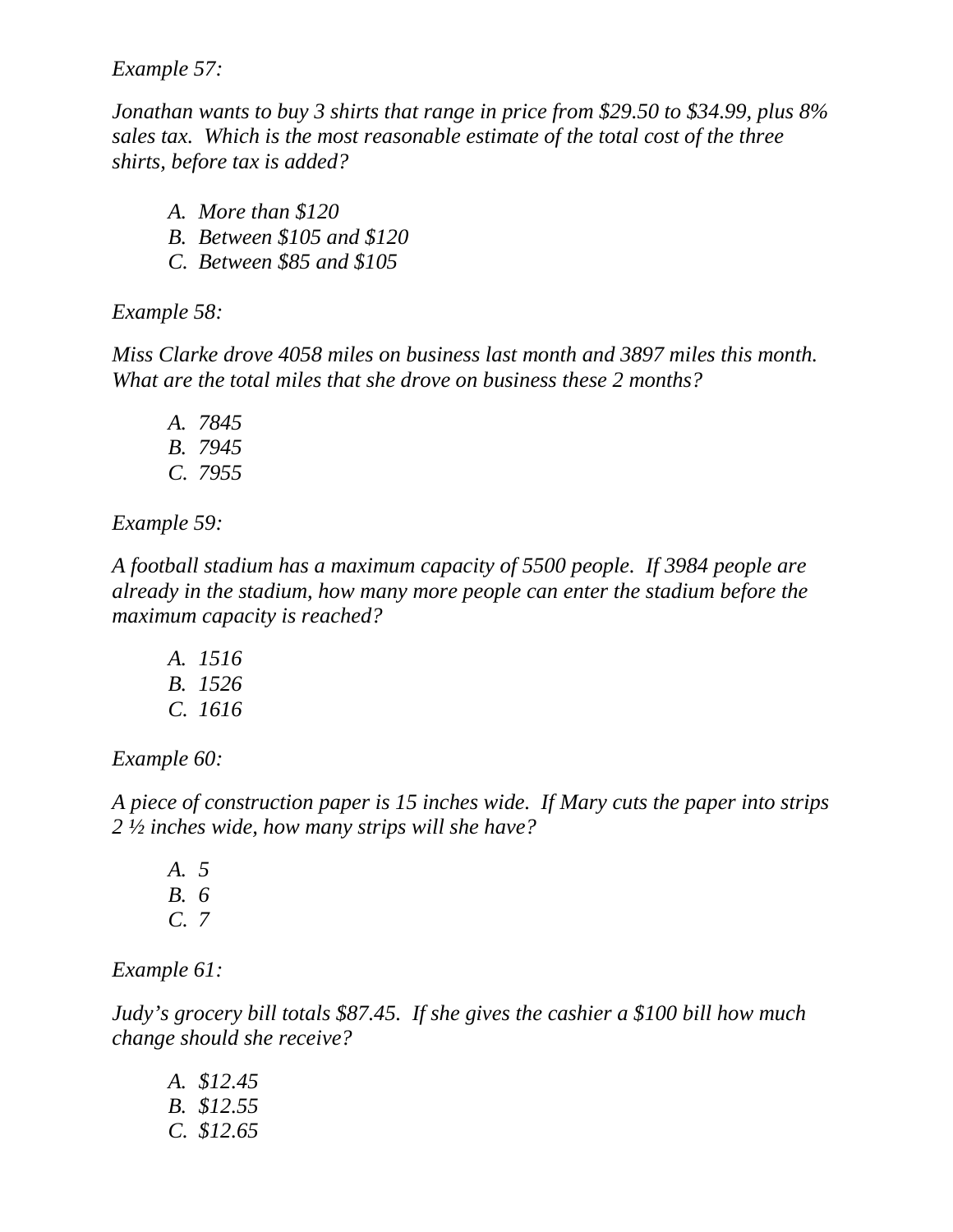*Example 62:* 

*A basketball team needed to raise \$500.00 to finance their trip to the state tournament. They have had 3 car washes to raise money. They raised \$85.50 from the first car wash, \$76.00 from the second, and \$91.00 from the third. How much more money dosed the team need?*

*A. \$242.50 B. \$247.50 C. \$252.50*

*Example 63:*

*The owner of an ice-cream shop surveyed customers about their favorite ice-cream toppings. The graph shows the results:*



FAVORITE TOPPINGS

*If the store has 200 customers on a certain day, which is the best prediction of the number who will want hot fudge on their ice cream?*

- *A. 50*
- *B. 70*
- *C. 140*

*Example 64:*

*Samuel has been making 2 out of every 3 free throws in his basketball game this season. How many free throws can he expect to make out of his next 18 tries?*

*A. 4 B. 8 C. 12*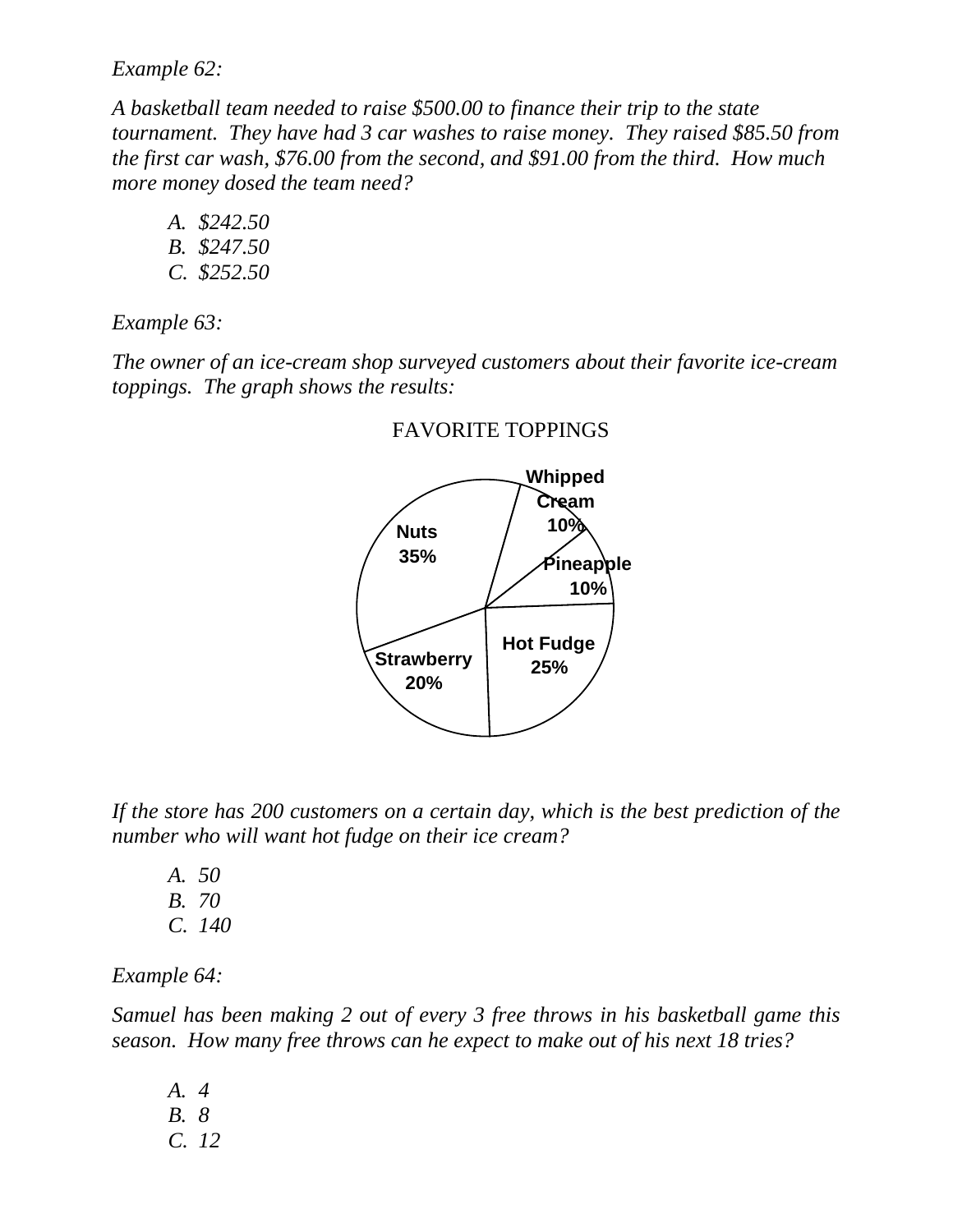*Example 65:*

*Monica was playing "castle" with a deck of cards. She puts two cards at the top of her building, four cards in the next lowest row and six cards in the third row from the top. If she continues with this pattern, how many cards with there be in the sixth row?*

*A. 10*

- *B. 12*
- *C. 14*

#### *Section 3: Writing Sample*

*This final section of the assessment asks you to respond to a writing prompt with a writing sample of 150 – 200 words. The emphasis of this assessment is for your response to be clear, well-organized, and logical. The sample must demonstrate that there is support for the topic and that you have maintained your focus on the topic. It is important that there is enough support for your position that the reader has no difficulty in determining your views.*

*The sample will not be judged on mechanics (i.e., spelling, punctuation, etc.) unless the failure to use the mechanics properly interferes so much with the response that the reader cannot tell what you mean in your response.*

*The reader will also not count the words. You will be given lined paper to write your final draft. You may outline your ideas in your test booklet, and you may write a rough draft in your test booklet. However, the final response must be written on the lined paper provided.*

*You will be given two prompts. You will select only one of the prompts to write about.*

*Hint: We recommend strongly you begin with this section, although it is the last one in your test booklet. Choose your topic, outline your ideas, write your rough draft. Then, go back to the beginning of Section 1 and answer the multiple-choice questions on the test. Then, reread your rough draft, making any corrections and changes you need to for strength and clarity. Finally, write your final copy on the lined paper provided.*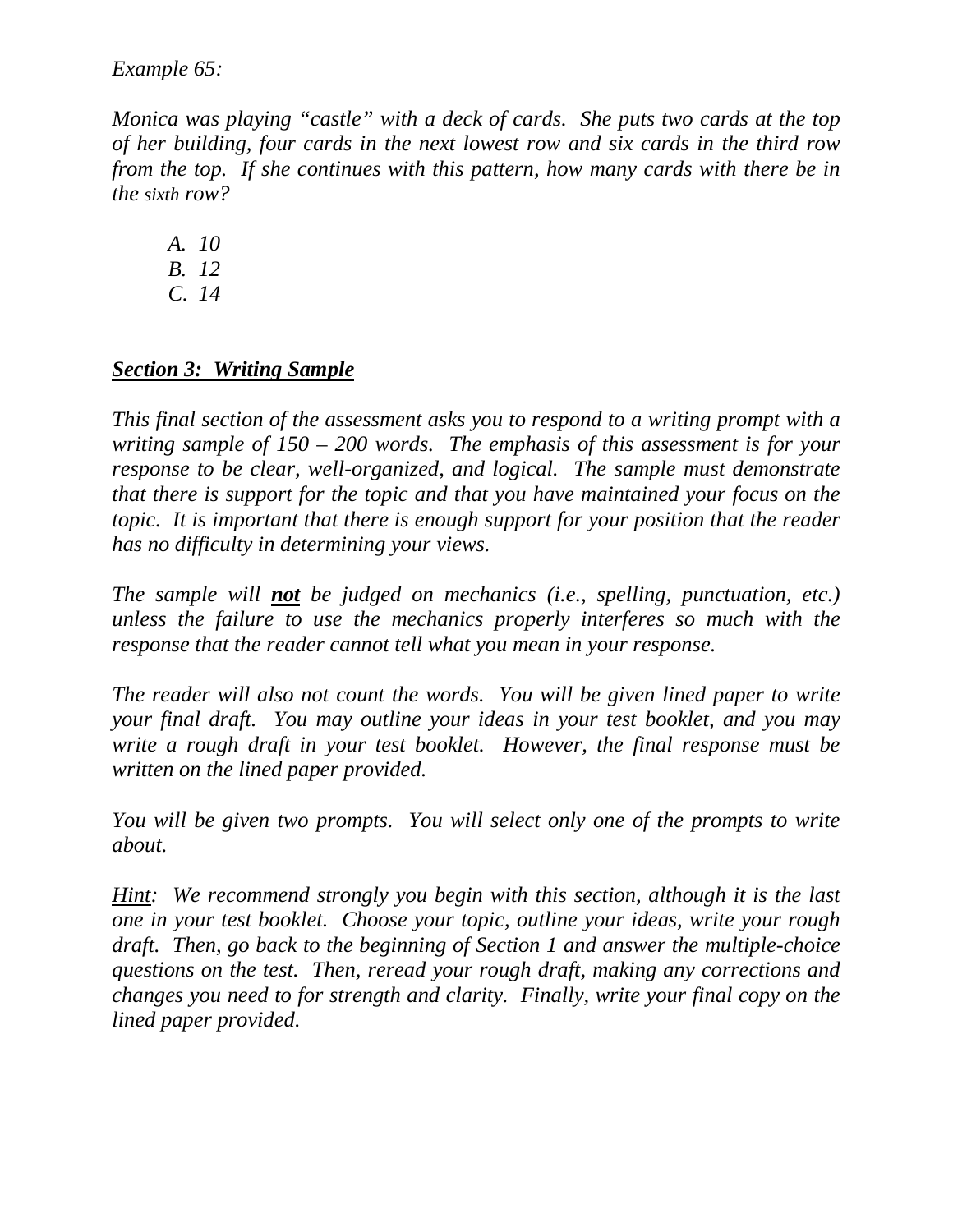*Example of a writing prompt:*

*A student you have known for a number of years, both in school and in the community, has asked you to write a recommendation for her. She is applying to work a s a counselor in a summer camp where attending students will be given opportunities to work on computers, to play sports and games, and to have fun reading and acting out stories in the library.*

*You are very proud of this student for her superior academic record. She has completed her junior year in high school and has earned straight A's on her report cards. She is a member of the National Honor Society and has worked in Central High School for two years tutoring students who need additional assistance in math. Although some of the students she has tutored have been very difficult, she has never lost her patience with them and always has a smile and a pleasant greeting. She is also a "computer whiz," having designed some simple games on her home computer. She has not participated on any of the high school varsity athletic teams, but she loves to play tennis, to walk in the neighborhood, and to play with her younger brothers and sisters.*

*Write the letter of recommendation she will include with her application and the other materials she needs to submit to the summer camp.*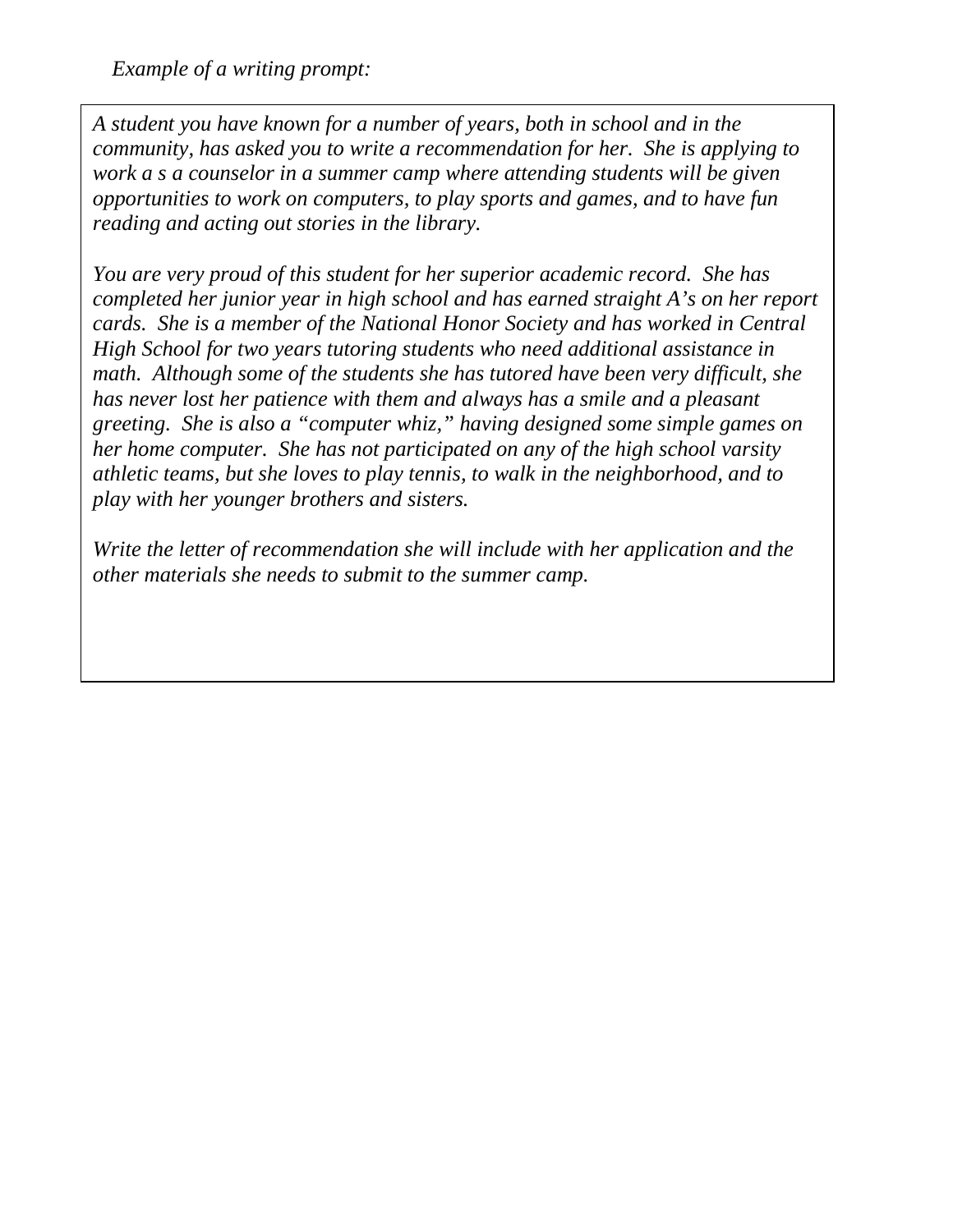### *APPENDIX A*

*EDUCATORS' CODE OF ETHICS*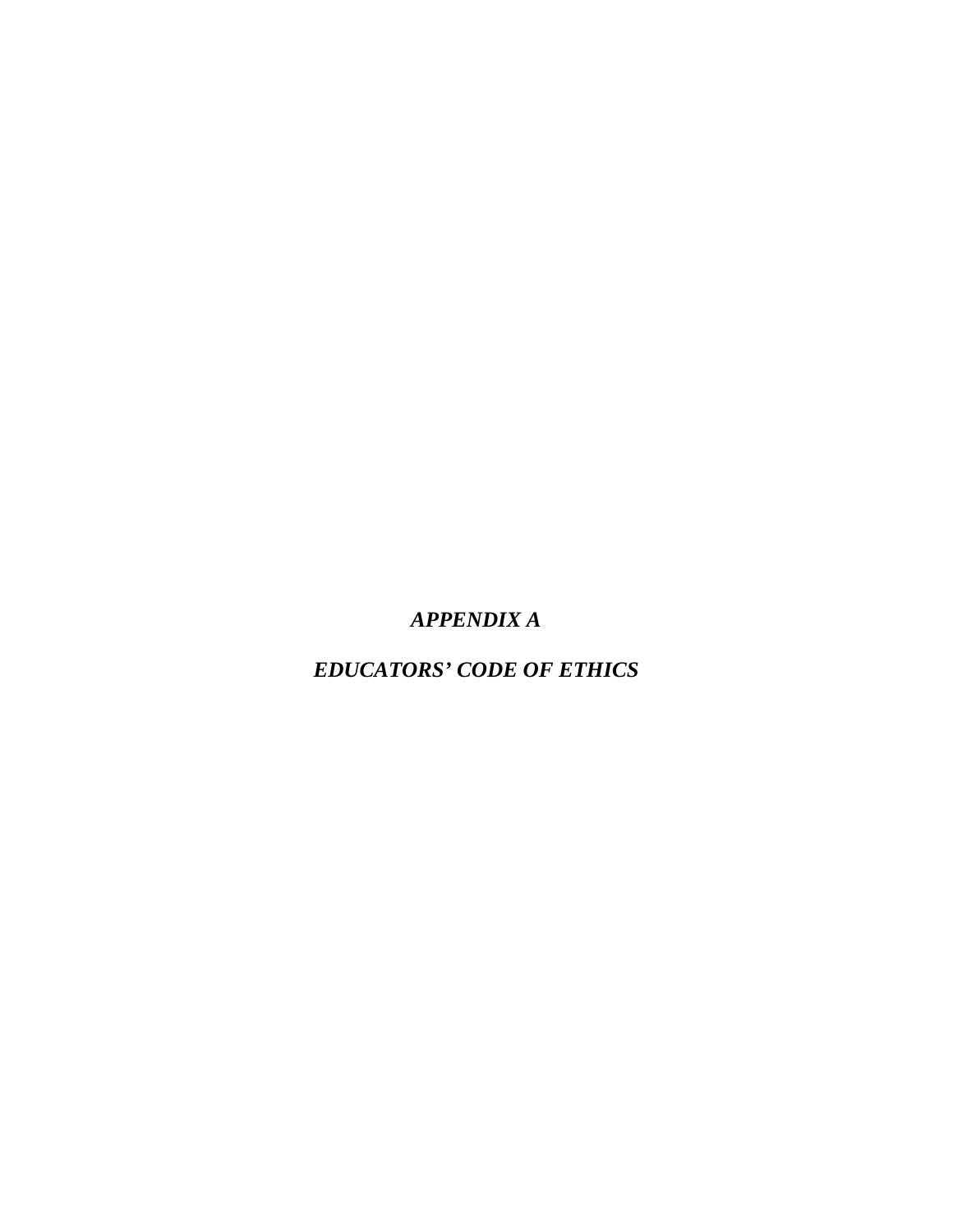| <b>EDUCATION</b>                                          |
|-----------------------------------------------------------|
| STATE BOARD FOR EDUCATOR CERTIFICATION                    |
| EDUCATORS' CODE OF ETHICS                                 |
| Code of Ethics and Standard Practices for Texas Educators |
|                                                           |

(a) Professional responsibility. The Texas educator should strive to create an atmosphere that will nurture to fulfillment the potential of each student. The educator shall comply with standard practices and ethical conduct toward students, professional colleagues, and school officials, parents, and members of the community. In conscientiously conducting his or her affairs, the educator shall exemplify the highest standards of professional commitment.

(b) Principle I: Professional ethical conduct. The Texas educator shall maintain the dignity of the profession by respecting and obeying the law, demonstrating personal integrity, and exemplifying honesty.

(1) Standard 1. The educator shall not intentionally misrepresent official policies of the school district or educational institution and shall clearly distinguish those views from personal attitudes and opinions.

(2) Standard 2. The educator shall honestly account for all funds committed to his or her charge and shall conduct financial business with integrity.

(3) Standard 3. The educator shall not use institutional or professional privileges for personal or partisan advantage.

(4) Standard 4. The educator shall accept no gratuities, gifts, or favors that impair professional judgment.

(5) Standard 5. The educator shall not offer any favor, service, or thing of value to obtain special advantage.

(6) Standard 6. The educator shall not falsify records, or direct or coerce others to do so.

(c) Principle II: Professional practices and performance. The Texas educator, after qualifying in a manner established by law or regulation, shall assume responsibilities for professional administrative or teaching practices and professional performance and shall demonstrate competence.

(1) Standard 1. The educator shall apply for, accept, offer, or assign a position or a responsibility on the basis of professional qualifications and shall adhere to the terms of a contract or appointment.

(2) Standard 2. The educator shall not deliberately or recklessly impair his or her mental or physical health or ignore social prudence, thereby affecting his or her ability to perform the duties of his or her professional assignment.

(3) Standard 3. The educator shall organize instruction that seeks to accomplish objectives related to learning.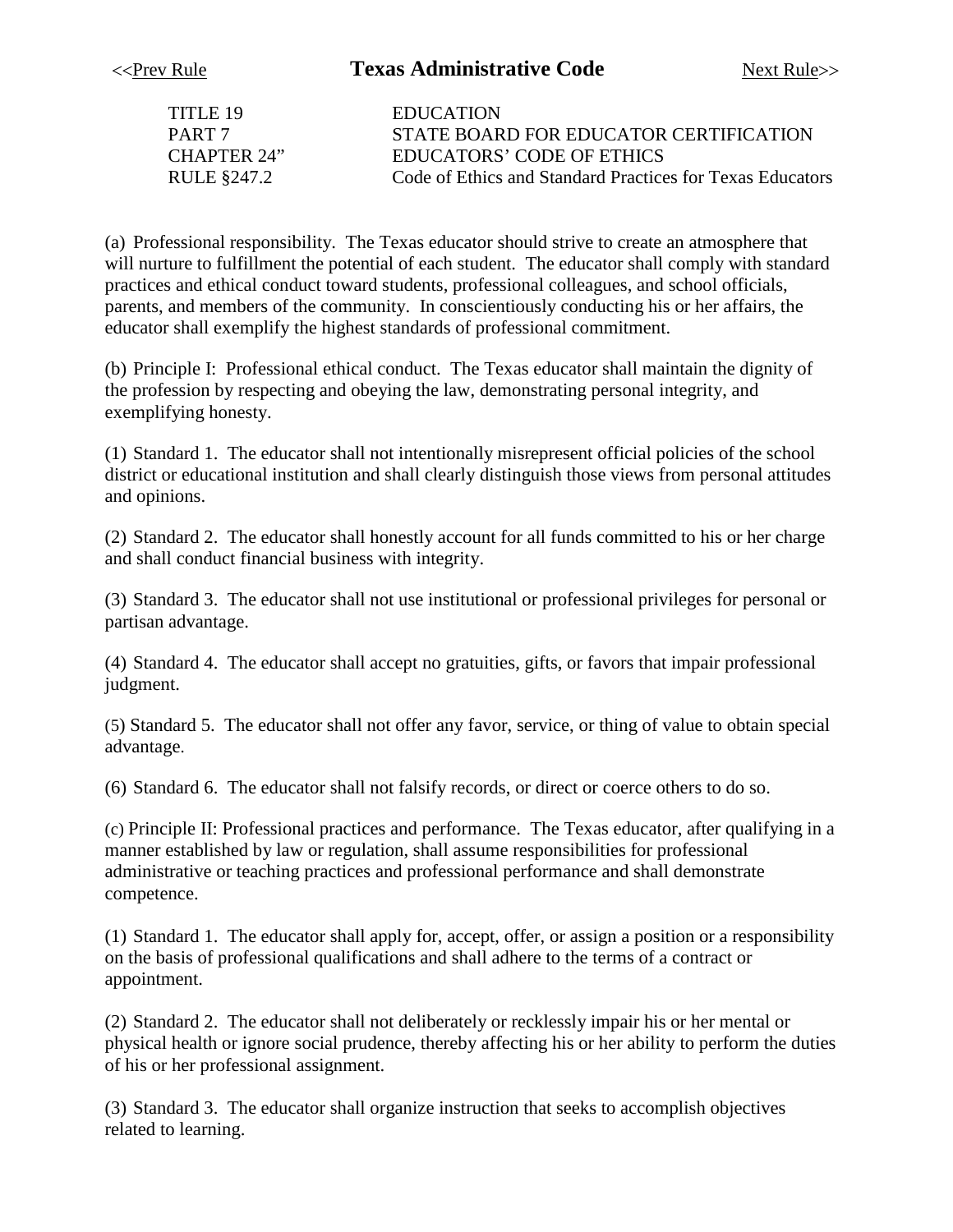(4) Standard 4. The educator shall continue professional growth.

(5) Standard 5. The educator shall comply with written local school board policies, state regulations, and other applicable state and federal laws.

(d) Principle III: Ethical conduct toward professional colleagues. The Texas educator, in exemplifying ethical relations with colleagues, shall accord just and equitable treatment to all members of the profession.

(1) Standard 1. The educator shall not reveal confidential information concerning colleagues unless disclosure serves lawful professional purposes or is required by law.

(2) Standard 2. The educator shall not willfully make false statements about a colleague or the school system.

(3) Standard 3. The educator shall adhere to written local school board policies and state and federal laws regarding dismissal, evaluation, and employment processes.

(4) Standard 4. The educator shall not interfere with a colleague's exercise of political and citizenship rights and responsibilities.

(5) Standard 5. The educator shall not discriminate against, coerce, or harass a colleague on the basis of race, color, religion, national origin, age, six, disability, or family status.

(6) Standard 6. The educator shall not intentionally deny or impede a colleague in the exercise or enjoyment of any professional right or privilege.

(7) Standard 7. The educator shall not use coercive means or promise of special treatment in order to influence professional decisions or colleagues.

(8) Standard 8. The educator shall have the academic freedom to teach as a professional privilege, and no educator shall interfere with such privilege except as required by state and/or federal laws.

(e) Principle IV: Ethical conduct toward students. The Texas educator, in accepting a position of public trust, should measure success by progress of each student toward realization of his or her potential as an effective citizen.

(1) Standard 1. The educator shall deal considerately and justly with each student and shall seek to resolve problems including discipline according to law and school board policy.

(2) Standard 2. The educator shall not intentionally expose the student to disparagement.

(3) Standard 3. The educator shall not reveal confidential information concerning students unless disclosure serves lawful professional purposes or is required by law.

(4) Standard 4. The educator shall make reasonable effort to protect the student from conditions detrimental to learning, physical health, mental health, or safety.

(5) Standard 5. The educator shall not deliberately distort facts.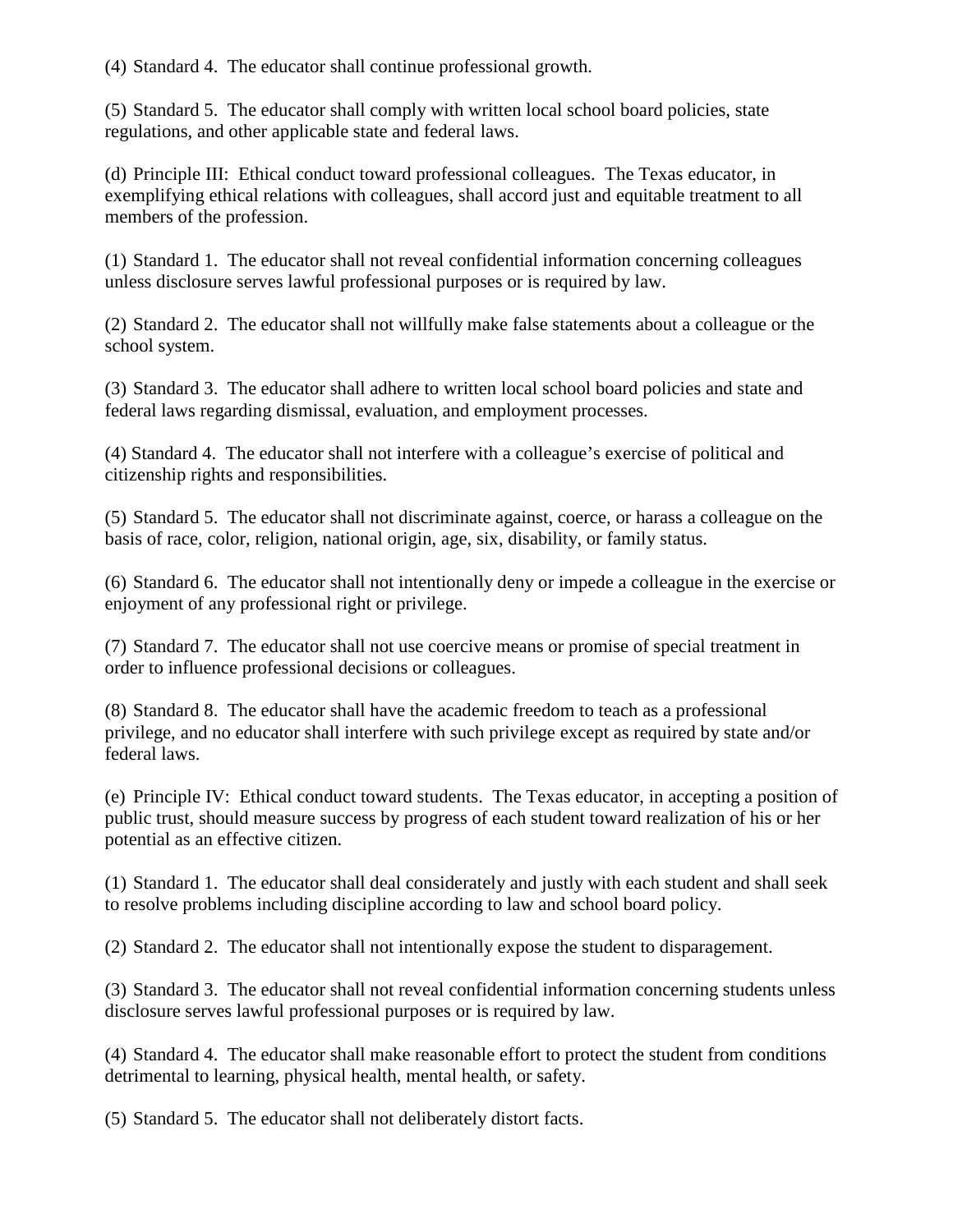(6) Standard 6. The educator shall not unfairly exclude a student from participation in a program, deny benefits to a student, or grant an advantage to a student on the basis of race, color, sex, disability, national origin, religion, or family status.

(7) Standard 7. The educator shall not unreasonably restrain the student from independent action in the pursuit of learning or deny the student access to varying points of view.

(f) Principle V: Ethical conduct toward parents and community. The Texas educator, in fulfilling citizenship responsibilities in the community, should cooperate with parents and others to improve the public schools of the community.

(1) Standard 1. The educator shall make reasonable effort to communicate to parents information that lawfully should be revealed in the interest of the student.

(2) Standard 2. The educator shall endeavor to understand community cultures and relate the home environment of students to the school.

(3) Standard 3. The educator shall manifest a positive role in school-public relations.

**Source Note:** The provisions of this §247.2 adopted to be effective March 1, 1998, 23 TexReg 1022.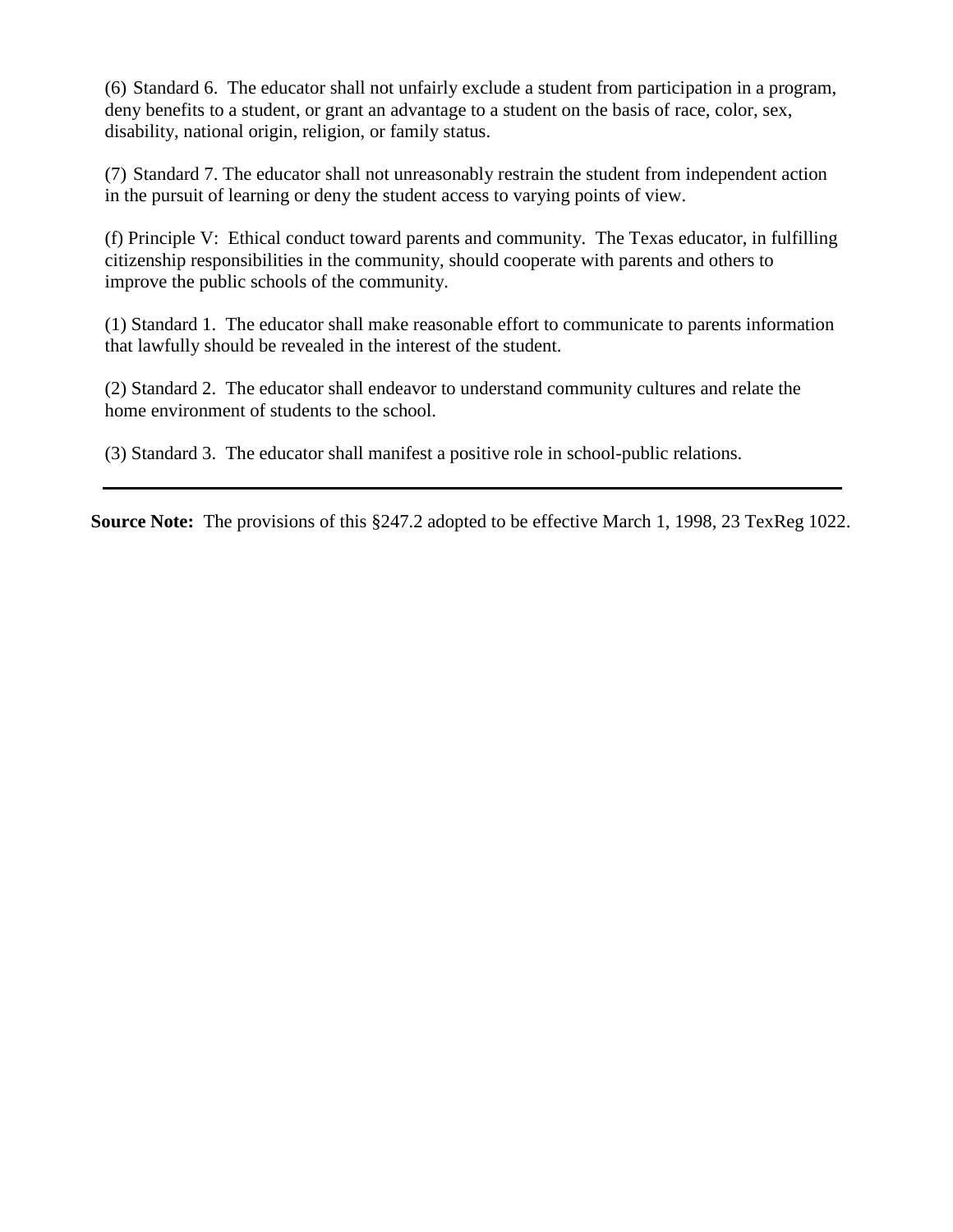#### *APPENDIX B*

#### *Some of the most commonly misspelled words*

*sophomore (not sophmore) playwrite (not playright) excellent (not excellant) exhibit (not exibit) recommendation (not reccommendation or reccomendation) separate (not seperate) achieved (not acheived) college (not colege) accommodate (not acommodate or accomodate) receive (not recieve) February (not Febuary) a lot (not alot)*

#### *Some of the most common errors found in capitalization (or failure to capitalize).*

- *Failure to capitalize the complete name of a school or building (i.e., Central high School instead of Central High School)*
- *Names of languages (English, French, Spanish should be capitalized)*
- *Names of subjects should not be capitalized unless they are followed by a number or are the names of foreign languages (i.e., algebra should not be capitalized, but Algebra II should be; biology should not be capitalized, but Biology II should be)*
- *Names of governmental entities should be capitalized (i.e., Senate, Congress)*
- *General geographic terms (such as lake, river, mountain) should be capitalized if they are part of a proper name (i.e., Lake Michigan, Gulf of Mexico, Rocky Mountains)*
- *Proper names are capitalized (of people, places, and things)*
- *Failure to capitalize the first word of a direct quotation (i.e., Juilius Caesar's last words before he died were, "You too, Brutus?")*

#### *Some of the most common errors in punctuation*

*Failure to end a question with a question mark: Yes: Would that be a good idea? No: Would that be a good idea.*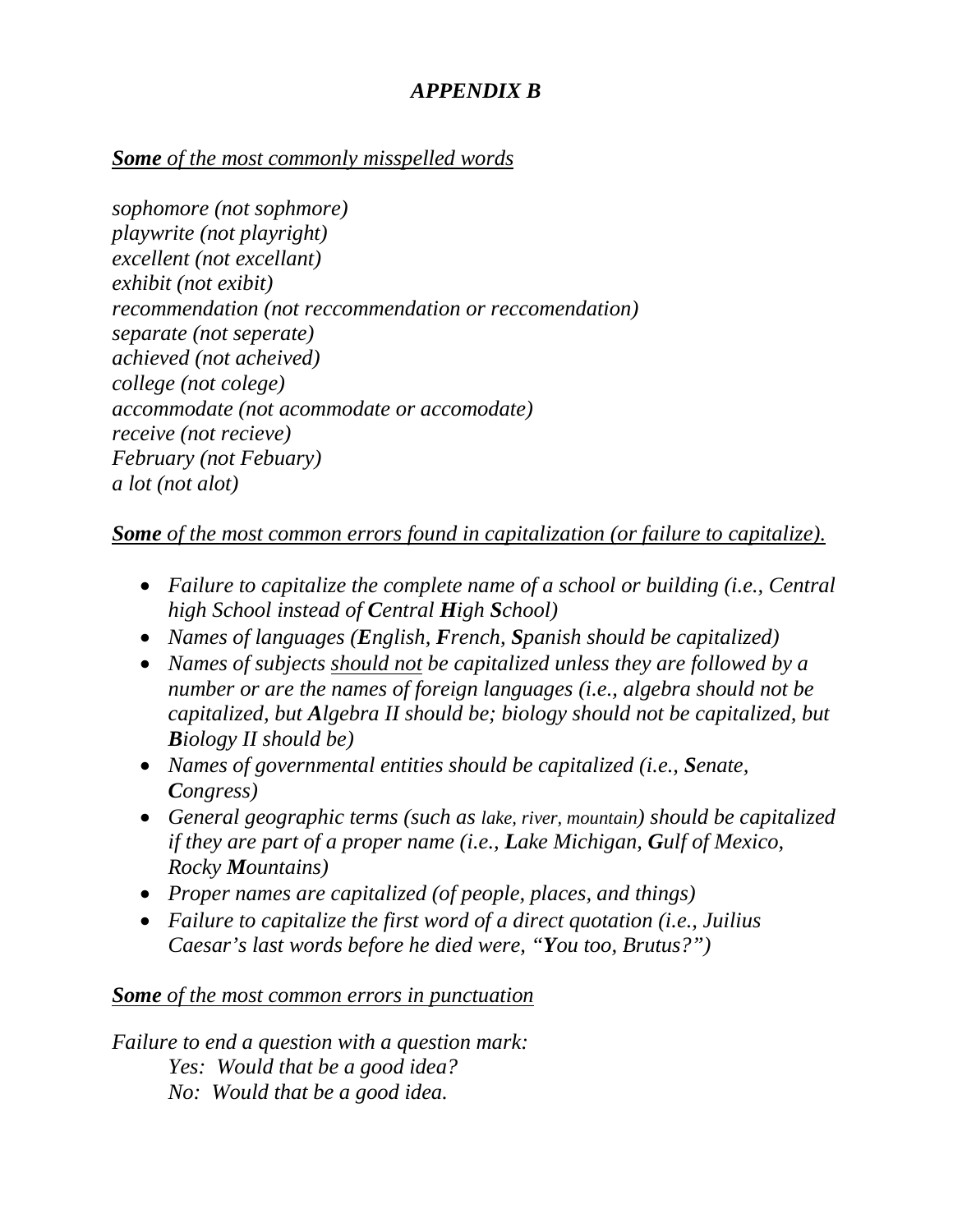*Failure to put a comma (,) before a direct quotation: Yes: John said, "There is no such thing as a free lunch." No: John said "There is no such thing as a free lunch."*

#### *Some of the common rules of English grammar*

*Be sure that there are no "run on" sentences in your writing.*

- *Yes: The most common error is the failure to put a punctuation mark between parts of a sentence that should be separated; there is a run on without the mark.*
- *No: The most common error is the failure to put a punctuation mark between parts of a sentence that should be separated there is a run on without the mark.*

*Be sure that there is both a subject and a verb is every sentence.* 

- *Yes: The most exciting time during the vacation was taking a boat to the base of Niagara Falls. Sounds like thunder were all around.*
- *No: The most exciting time during the vacation was taking a boat to the base of Niagara Falls. Sounds like thunder.*

*Be sure that the subject and the verb in the sentence agree.*

- *Yes: The players on the football team were all sophomore students.*
- *No: The players on the football team was all sophomore students. (Note: The subject of he sentence is players, not team.)*

*Be sure that a pronoun in the sentence (a word such as his, her, their) agrees with the noun that it stands for.*

- *Yes: If a parent wants to accompany her child on the field trip, she must advise the teacher at least two days in advance of the activity.*
- *No: If a parent wants to accompany her child on the field trip, they must advise the teacher at least two days in advance of the activity.*

#### *Some of the most commonly misused (similar) words*

*to, too, and two their, there, they're for, fore, four past, pass it's, its principal, principle affect, effect lose, loose red, read bow, bough advise, advice*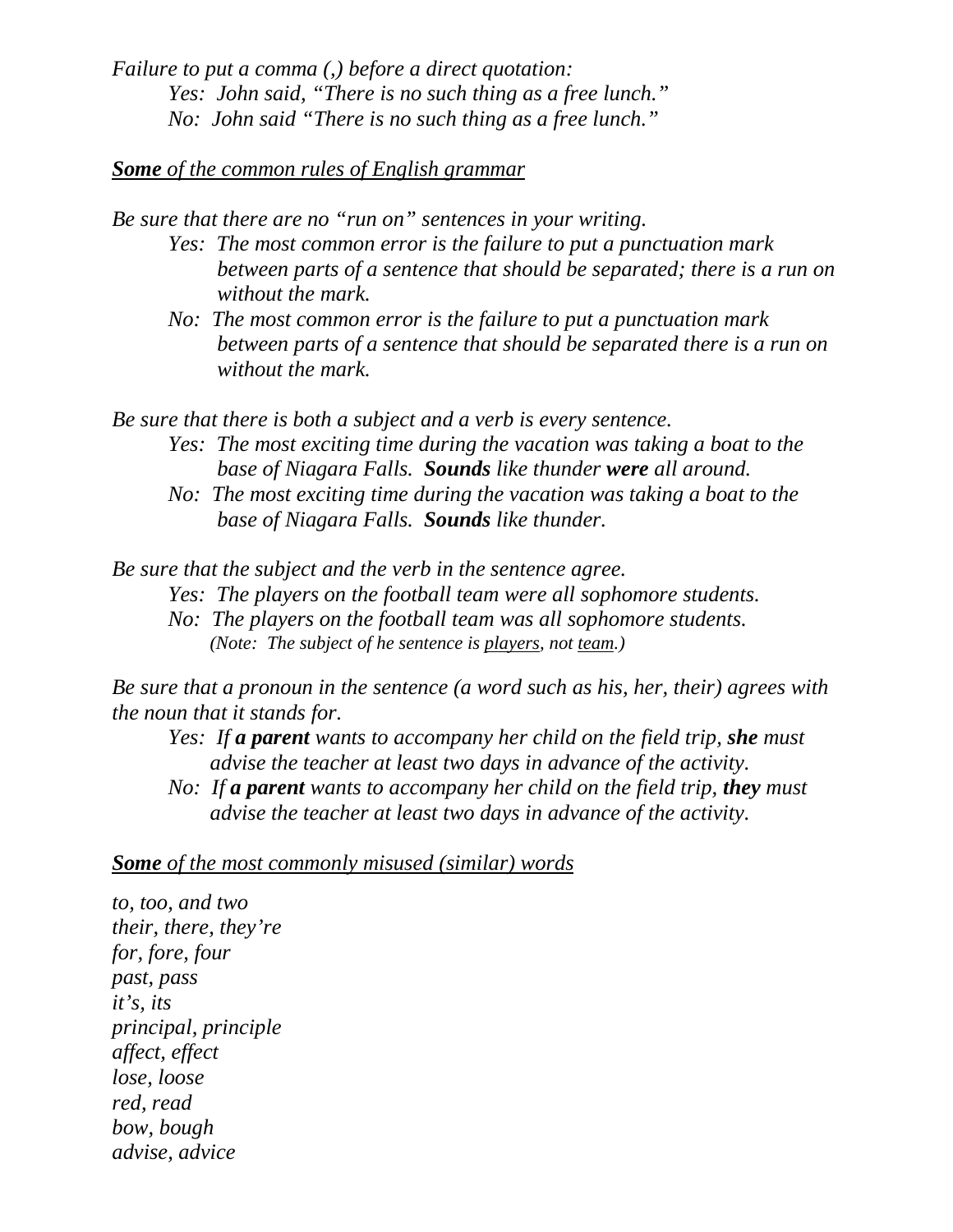#### *ANSWER KEY*

| 1.         | $\mathcal{C}_{0}^{(n)}$ | 34.   | $\mathcal{C}_{0}^{0}$   |                              |
|------------|-------------------------|-------|-------------------------|------------------------------|
| 2.         | $\boldsymbol{B}$        | 35.   | $\boldsymbol{B}$        |                              |
| 3.         | $\mathcal{C}$           | 36.   | $\mathcal{C}_{0}^{(n)}$ |                              |
| 4.         | $\boldsymbol{B}$        | 37.   | $\boldsymbol{B}$        |                              |
| 5.         | A.                      | 38.   | $\boldsymbol{A}$        |                              |
| 6.         | $\boldsymbol{B}$        | 39.   | $\boldsymbol{A}$        |                              |
| 7.         | $\mathcal{C}_{0}^{0}$   | 40.   | $\mathcal C$            |                              |
| 8.         | $\boldsymbol{A}$        | 41.   | $\boldsymbol{B}$        |                              |
| 9.         | $\boldsymbol{B}$        | 42.   | $\boldsymbol{A}$        |                              |
| 10.        | $\mathcal{C}_{0}^{(n)}$ | 43.   | $\boldsymbol{A}$        |                              |
| 11.        | $\boldsymbol{B}$        | 44.   | $\boldsymbol{B}$        |                              |
| 12.        | $\boldsymbol{A}$        | 45.   | $\boldsymbol{B}$        |                              |
| 13.        | $\boldsymbol{A}$        | 46.   | $\boldsymbol{B}$        |                              |
| 14.        | $\boldsymbol{B}$        | 47.   | $\boldsymbol{A}$        |                              |
| 15.        | $\mathcal{C}_{0}^{(n)}$ | 48.   | $\boldsymbol{A}$        |                              |
| 16.        | $\boldsymbol{A}$        | 49.   | $\mathcal{C}_{0}^{(n)}$ |                              |
| 17.        | $\mathcal{C}$           | 50.   | $\mathcal{C}_{0}^{0}$   |                              |
| 18.        | $\boldsymbol{A}$        | 51.   | $\boldsymbol{B}$        |                              |
| 19.        | $\mathcal{C}$           | 52.   | $\boldsymbol{A}$        |                              |
| <i>20.</i> | $\boldsymbol{B}$        | 53.   | $\mathcal{C}_{0}^{0}$   |                              |
| 21.        | $\boldsymbol{B}$        | 54.   | $\mathcal{C}_{0}^{0}$   |                              |
| 22.        | $\boldsymbol{B}$        | 55.   | $\boldsymbol{B}$        |                              |
| 23.        | $\boldsymbol{A}$        | 56.   | $\mathcal{C}_{0}^{0}$   |                              |
| 24.        | $\mathcal{C}_{0}^{0}$   | 57.   | $\mathcal{C}_{0}^{0}$   |                              |
| 25.        | $\boldsymbol{B}$        | 58.   | $\mathcal C$            |                              |
| 26.        | $\boldsymbol{B}$        | 59.   | $\boldsymbol{A}$        |                              |
| 27.        | $\boldsymbol{A}$        | 60.   | $\boldsymbol{B}$        |                              |
| 28.        | $\boldsymbol{A}$        | 61.   | $\boldsymbol{B}$        |                              |
| 29.        | $\mathcal C$            | 62.   | $\boldsymbol{B}$        |                              |
| 30.        | $\mathcal{C}$           | 63.   | $\boldsymbol{A}$        |                              |
| 31.        | $\boldsymbol{B}$        | 64. C |                         |                              |
| 32.        | $\boldsymbol{B}$        | 65.   | $\boldsymbol{B}$        |                              |
| 33.        | $\boldsymbol{A}$        |       |                         | Writing Sample: See attached |